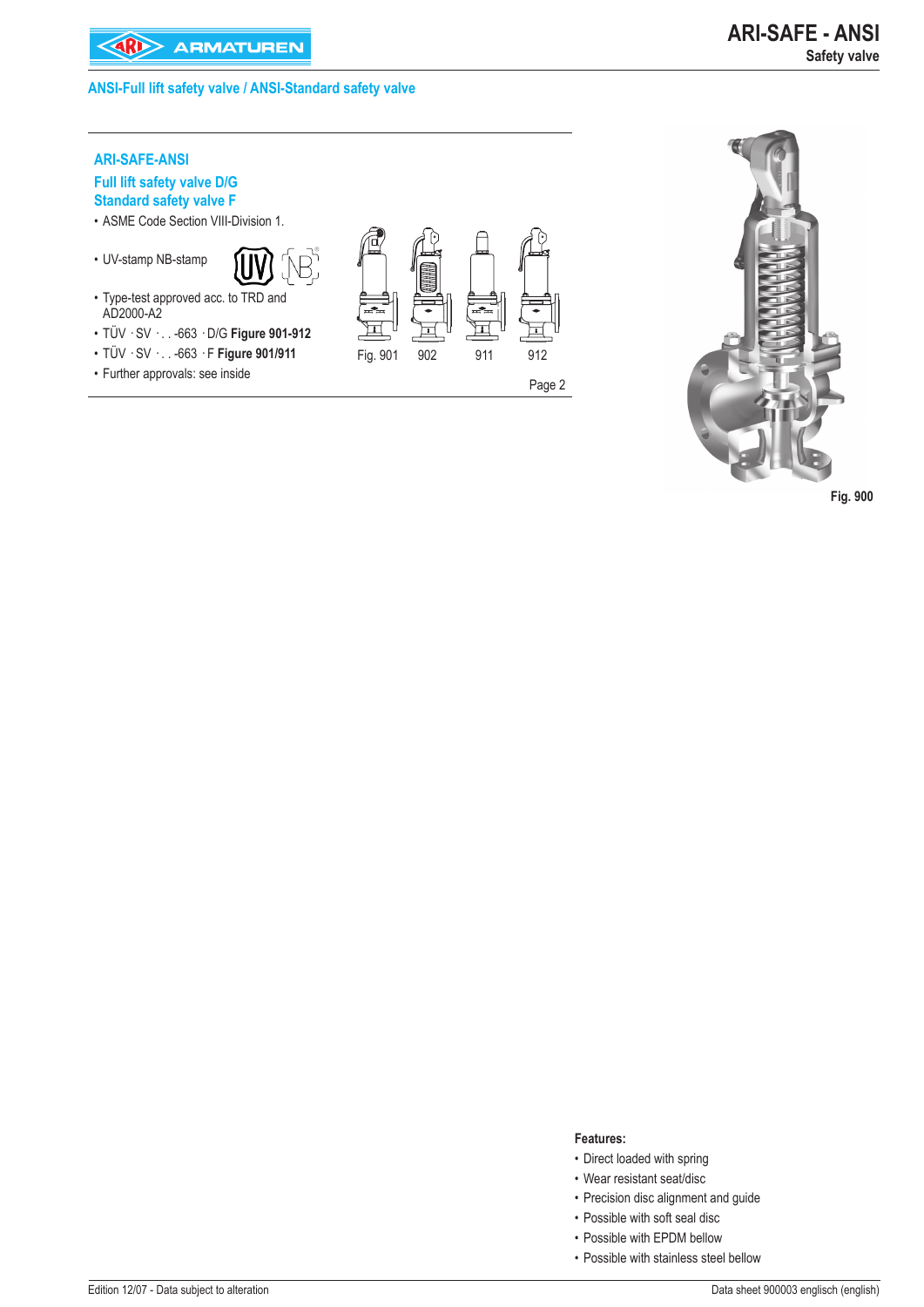# **ARI-SAFE -ANSI - Full lift safety valve D/G, Standard safety valve F**





**Fig. ... .911 gastight cap**

|                 |        | 29        |
|-----------------|--------|-----------|
| Ó               |        | 41        |
| i<br>S          |        | $\bullet$ |
| 0000000000<br>f | 999999 |           |
|                 | €      |           |
|                 |        |           |
|                 |        |           |

**Fig. ... .912 open lifting device**

| 32.901 / 902 / 911 / 912<br>SA216WCB<br>ANSI150/150<br>35.901 / 902 / 911 / 912<br>SA216WCB<br>ANSI300/150<br>Temperature range: -20°F to +800°F / -29°C to +427°C<br>Flanges: ASME B16.5<br>Spring ranges refer to page 10<br><b>Marking</b><br>UV-stamp NB-stamp<br>Set gauge pressure refer to "Capacity" (Page 4).<br>Requirement<br><b>ASME Code Section VIII-Division 1.</b><br><b>Construction / Application</b><br>Safety valve, spring loaded, direct loaded<br>neutral gases, vapours and liquids.<br>Sizing<br>Calculation acc. to ASME.<br>Details required<br>· Medium gasform:<br>Mass flow (lb/h), SCFM, molar mass (kg/kmol), temperature (°F), set<br>gauge pressure (psig), back gauge pressure (psig)<br>· Medium liquid:<br>Volume flow (gal/min), density, viscosity, temperature (°F), set gauge<br>pressure (psi gauge), back gauge pressure (psi gauge)<br>Order data:<br>ARI-SAFE-ANSI - safety valve,<br>Figure , Nominal diameter /, Class , Material , Set gauge pressure  psig<br>Type-test approval<br>Full lift safety valve: TÜV · SV · -663 · D/G (Standard valve 0,2-0,5 bar)<br>Standard safety valve: TÜV · SV · -663 · F DN 20-150<br>Set gauge pressure refer to "Capacity".<br>Requirement<br>acc. to EN ISO 4126-1, VdTÜV-leaflet 100, AD2000-A2, TRD 421<br><b>Construction / Application</b><br>Safety valve, spring loaded, direct loaded<br>steam, neutral gases, vapours and liquids<br>Sizing<br>Calculation acc. to EN ISO 4126-1, TRD 421 and AD2000-A2.<br>Details required<br>• Medium gasform: Mass flow (kg/h), molar mass (kg/kmol), temperature (°C), set gauge pres-<br>sure (bar), back gauge pressure (bar)<br>• Medium liquid: Mass flow (kq/h), density (kq/m3), viscosity, temperature (°C), Set qauge pres-<br>sure (bar), back gauge pressure (bar)<br>Order data:<br>ARI-SAFE-ANSI - safety valve,<br>Figure , DN /, PN , Material , Set gauge pressure bar | $1"$ x $2"$ - 6" x 10"<br>$1"$ x $2"$ - 6" x $10"$<br>$\left(\mathsf{UV}\right)$ $\left(\mathsf{NE}\right)$ | <b>Figure</b> | <b>Nominal pressure</b> | <b>Material</b> | <b>Nominal diameter</b> |
|----------------------------------------------------------------------------------------------------------------------------------------------------------------------------------------------------------------------------------------------------------------------------------------------------------------------------------------------------------------------------------------------------------------------------------------------------------------------------------------------------------------------------------------------------------------------------------------------------------------------------------------------------------------------------------------------------------------------------------------------------------------------------------------------------------------------------------------------------------------------------------------------------------------------------------------------------------------------------------------------------------------------------------------------------------------------------------------------------------------------------------------------------------------------------------------------------------------------------------------------------------------------------------------------------------------------------------------------------------------------------------------------------------------------------------------------------------------------------------------------------------------------------------------------------------------------------------------------------------------------------------------------------------------------------------------------------------------------------------------------------------------------------------------------------------------------------------------------------------------------------------------------------------------------------|-------------------------------------------------------------------------------------------------------------|---------------|-------------------------|-----------------|-------------------------|
|                                                                                                                                                                                                                                                                                                                                                                                                                                                                                                                                                                                                                                                                                                                                                                                                                                                                                                                                                                                                                                                                                                                                                                                                                                                                                                                                                                                                                                                                                                                                                                                                                                                                                                                                                                                                                                                                                                                            |                                                                                                             |               |                         |                 |                         |
|                                                                                                                                                                                                                                                                                                                                                                                                                                                                                                                                                                                                                                                                                                                                                                                                                                                                                                                                                                                                                                                                                                                                                                                                                                                                                                                                                                                                                                                                                                                                                                                                                                                                                                                                                                                                                                                                                                                            |                                                                                                             |               |                         |                 |                         |
|                                                                                                                                                                                                                                                                                                                                                                                                                                                                                                                                                                                                                                                                                                                                                                                                                                                                                                                                                                                                                                                                                                                                                                                                                                                                                                                                                                                                                                                                                                                                                                                                                                                                                                                                                                                                                                                                                                                            |                                                                                                             |               |                         |                 |                         |
|                                                                                                                                                                                                                                                                                                                                                                                                                                                                                                                                                                                                                                                                                                                                                                                                                                                                                                                                                                                                                                                                                                                                                                                                                                                                                                                                                                                                                                                                                                                                                                                                                                                                                                                                                                                                                                                                                                                            |                                                                                                             |               |                         |                 |                         |
|                                                                                                                                                                                                                                                                                                                                                                                                                                                                                                                                                                                                                                                                                                                                                                                                                                                                                                                                                                                                                                                                                                                                                                                                                                                                                                                                                                                                                                                                                                                                                                                                                                                                                                                                                                                                                                                                                                                            |                                                                                                             |               |                         |                 |                         |
|                                                                                                                                                                                                                                                                                                                                                                                                                                                                                                                                                                                                                                                                                                                                                                                                                                                                                                                                                                                                                                                                                                                                                                                                                                                                                                                                                                                                                                                                                                                                                                                                                                                                                                                                                                                                                                                                                                                            |                                                                                                             |               |                         |                 |                         |
|                                                                                                                                                                                                                                                                                                                                                                                                                                                                                                                                                                                                                                                                                                                                                                                                                                                                                                                                                                                                                                                                                                                                                                                                                                                                                                                                                                                                                                                                                                                                                                                                                                                                                                                                                                                                                                                                                                                            |                                                                                                             |               |                         |                 |                         |
|                                                                                                                                                                                                                                                                                                                                                                                                                                                                                                                                                                                                                                                                                                                                                                                                                                                                                                                                                                                                                                                                                                                                                                                                                                                                                                                                                                                                                                                                                                                                                                                                                                                                                                                                                                                                                                                                                                                            |                                                                                                             |               |                         |                 |                         |
|                                                                                                                                                                                                                                                                                                                                                                                                                                                                                                                                                                                                                                                                                                                                                                                                                                                                                                                                                                                                                                                                                                                                                                                                                                                                                                                                                                                                                                                                                                                                                                                                                                                                                                                                                                                                                                                                                                                            |                                                                                                             |               |                         |                 |                         |
|                                                                                                                                                                                                                                                                                                                                                                                                                                                                                                                                                                                                                                                                                                                                                                                                                                                                                                                                                                                                                                                                                                                                                                                                                                                                                                                                                                                                                                                                                                                                                                                                                                                                                                                                                                                                                                                                                                                            |                                                                                                             |               |                         |                 |                         |
|                                                                                                                                                                                                                                                                                                                                                                                                                                                                                                                                                                                                                                                                                                                                                                                                                                                                                                                                                                                                                                                                                                                                                                                                                                                                                                                                                                                                                                                                                                                                                                                                                                                                                                                                                                                                                                                                                                                            |                                                                                                             |               |                         |                 |                         |
|                                                                                                                                                                                                                                                                                                                                                                                                                                                                                                                                                                                                                                                                                                                                                                                                                                                                                                                                                                                                                                                                                                                                                                                                                                                                                                                                                                                                                                                                                                                                                                                                                                                                                                                                                                                                                                                                                                                            |                                                                                                             |               |                         |                 |                         |
|                                                                                                                                                                                                                                                                                                                                                                                                                                                                                                                                                                                                                                                                                                                                                                                                                                                                                                                                                                                                                                                                                                                                                                                                                                                                                                                                                                                                                                                                                                                                                                                                                                                                                                                                                                                                                                                                                                                            |                                                                                                             |               |                         |                 |                         |
|                                                                                                                                                                                                                                                                                                                                                                                                                                                                                                                                                                                                                                                                                                                                                                                                                                                                                                                                                                                                                                                                                                                                                                                                                                                                                                                                                                                                                                                                                                                                                                                                                                                                                                                                                                                                                                                                                                                            |                                                                                                             |               |                         |                 |                         |
|                                                                                                                                                                                                                                                                                                                                                                                                                                                                                                                                                                                                                                                                                                                                                                                                                                                                                                                                                                                                                                                                                                                                                                                                                                                                                                                                                                                                                                                                                                                                                                                                                                                                                                                                                                                                                                                                                                                            |                                                                                                             |               |                         |                 |                         |
|                                                                                                                                                                                                                                                                                                                                                                                                                                                                                                                                                                                                                                                                                                                                                                                                                                                                                                                                                                                                                                                                                                                                                                                                                                                                                                                                                                                                                                                                                                                                                                                                                                                                                                                                                                                                                                                                                                                            |                                                                                                             |               |                         |                 |                         |
|                                                                                                                                                                                                                                                                                                                                                                                                                                                                                                                                                                                                                                                                                                                                                                                                                                                                                                                                                                                                                                                                                                                                                                                                                                                                                                                                                                                                                                                                                                                                                                                                                                                                                                                                                                                                                                                                                                                            |                                                                                                             |               |                         |                 |                         |
|                                                                                                                                                                                                                                                                                                                                                                                                                                                                                                                                                                                                                                                                                                                                                                                                                                                                                                                                                                                                                                                                                                                                                                                                                                                                                                                                                                                                                                                                                                                                                                                                                                                                                                                                                                                                                                                                                                                            |                                                                                                             |               |                         |                 |                         |
|                                                                                                                                                                                                                                                                                                                                                                                                                                                                                                                                                                                                                                                                                                                                                                                                                                                                                                                                                                                                                                                                                                                                                                                                                                                                                                                                                                                                                                                                                                                                                                                                                                                                                                                                                                                                                                                                                                                            |                                                                                                             |               |                         |                 |                         |
|                                                                                                                                                                                                                                                                                                                                                                                                                                                                                                                                                                                                                                                                                                                                                                                                                                                                                                                                                                                                                                                                                                                                                                                                                                                                                                                                                                                                                                                                                                                                                                                                                                                                                                                                                                                                                                                                                                                            |                                                                                                             |               |                         |                 |                         |
|                                                                                                                                                                                                                                                                                                                                                                                                                                                                                                                                                                                                                                                                                                                                                                                                                                                                                                                                                                                                                                                                                                                                                                                                                                                                                                                                                                                                                                                                                                                                                                                                                                                                                                                                                                                                                                                                                                                            |                                                                                                             |               |                         |                 |                         |
|                                                                                                                                                                                                                                                                                                                                                                                                                                                                                                                                                                                                                                                                                                                                                                                                                                                                                                                                                                                                                                                                                                                                                                                                                                                                                                                                                                                                                                                                                                                                                                                                                                                                                                                                                                                                                                                                                                                            |                                                                                                             |               |                         |                 |                         |
|                                                                                                                                                                                                                                                                                                                                                                                                                                                                                                                                                                                                                                                                                                                                                                                                                                                                                                                                                                                                                                                                                                                                                                                                                                                                                                                                                                                                                                                                                                                                                                                                                                                                                                                                                                                                                                                                                                                            |                                                                                                             |               |                         |                 |                         |
|                                                                                                                                                                                                                                                                                                                                                                                                                                                                                                                                                                                                                                                                                                                                                                                                                                                                                                                                                                                                                                                                                                                                                                                                                                                                                                                                                                                                                                                                                                                                                                                                                                                                                                                                                                                                                                                                                                                            |                                                                                                             |               |                         |                 |                         |
|                                                                                                                                                                                                                                                                                                                                                                                                                                                                                                                                                                                                                                                                                                                                                                                                                                                                                                                                                                                                                                                                                                                                                                                                                                                                                                                                                                                                                                                                                                                                                                                                                                                                                                                                                                                                                                                                                                                            |                                                                                                             |               |                         |                 |                         |
|                                                                                                                                                                                                                                                                                                                                                                                                                                                                                                                                                                                                                                                                                                                                                                                                                                                                                                                                                                                                                                                                                                                                                                                                                                                                                                                                                                                                                                                                                                                                                                                                                                                                                                                                                                                                                                                                                                                            |                                                                                                             |               |                         |                 |                         |
|                                                                                                                                                                                                                                                                                                                                                                                                                                                                                                                                                                                                                                                                                                                                                                                                                                                                                                                                                                                                                                                                                                                                                                                                                                                                                                                                                                                                                                                                                                                                                                                                                                                                                                                                                                                                                                                                                                                            |                                                                                                             |               |                         |                 |                         |
|                                                                                                                                                                                                                                                                                                                                                                                                                                                                                                                                                                                                                                                                                                                                                                                                                                                                                                                                                                                                                                                                                                                                                                                                                                                                                                                                                                                                                                                                                                                                                                                                                                                                                                                                                                                                                                                                                                                            |                                                                                                             |               |                         |                 |                         |
|                                                                                                                                                                                                                                                                                                                                                                                                                                                                                                                                                                                                                                                                                                                                                                                                                                                                                                                                                                                                                                                                                                                                                                                                                                                                                                                                                                                                                                                                                                                                                                                                                                                                                                                                                                                                                                                                                                                            |                                                                                                             |               |                         |                 |                         |
|                                                                                                                                                                                                                                                                                                                                                                                                                                                                                                                                                                                                                                                                                                                                                                                                                                                                                                                                                                                                                                                                                                                                                                                                                                                                                                                                                                                                                                                                                                                                                                                                                                                                                                                                                                                                                                                                                                                            |                                                                                                             |               |                         |                 |                         |
|                                                                                                                                                                                                                                                                                                                                                                                                                                                                                                                                                                                                                                                                                                                                                                                                                                                                                                                                                                                                                                                                                                                                                                                                                                                                                                                                                                                                                                                                                                                                                                                                                                                                                                                                                                                                                                                                                                                            |                                                                                                             |               |                         |                 |                         |
|                                                                                                                                                                                                                                                                                                                                                                                                                                                                                                                                                                                                                                                                                                                                                                                                                                                                                                                                                                                                                                                                                                                                                                                                                                                                                                                                                                                                                                                                                                                                                                                                                                                                                                                                                                                                                                                                                                                            |                                                                                                             |               |                         |                 |                         |
|                                                                                                                                                                                                                                                                                                                                                                                                                                                                                                                                                                                                                                                                                                                                                                                                                                                                                                                                                                                                                                                                                                                                                                                                                                                                                                                                                                                                                                                                                                                                                                                                                                                                                                                                                                                                                                                                                                                            |                                                                                                             |               |                         |                 |                         |
|                                                                                                                                                                                                                                                                                                                                                                                                                                                                                                                                                                                                                                                                                                                                                                                                                                                                                                                                                                                                                                                                                                                                                                                                                                                                                                                                                                                                                                                                                                                                                                                                                                                                                                                                                                                                                                                                                                                            |                                                                                                             |               |                         |                 |                         |
|                                                                                                                                                                                                                                                                                                                                                                                                                                                                                                                                                                                                                                                                                                                                                                                                                                                                                                                                                                                                                                                                                                                                                                                                                                                                                                                                                                                                                                                                                                                                                                                                                                                                                                                                                                                                                                                                                                                            |                                                                                                             |               |                         |                 |                         |
|                                                                                                                                                                                                                                                                                                                                                                                                                                                                                                                                                                                                                                                                                                                                                                                                                                                                                                                                                                                                                                                                                                                                                                                                                                                                                                                                                                                                                                                                                                                                                                                                                                                                                                                                                                                                                                                                                                                            |                                                                                                             |               |                         |                 |                         |
|                                                                                                                                                                                                                                                                                                                                                                                                                                                                                                                                                                                                                                                                                                                                                                                                                                                                                                                                                                                                                                                                                                                                                                                                                                                                                                                                                                                                                                                                                                                                                                                                                                                                                                                                                                                                                                                                                                                            |                                                                                                             |               |                         |                 |                         |
|                                                                                                                                                                                                                                                                                                                                                                                                                                                                                                                                                                                                                                                                                                                                                                                                                                                                                                                                                                                                                                                                                                                                                                                                                                                                                                                                                                                                                                                                                                                                                                                                                                                                                                                                                                                                                                                                                                                            |                                                                                                             |               |                         |                 |                         |
|                                                                                                                                                                                                                                                                                                                                                                                                                                                                                                                                                                                                                                                                                                                                                                                                                                                                                                                                                                                                                                                                                                                                                                                                                                                                                                                                                                                                                                                                                                                                                                                                                                                                                                                                                                                                                                                                                                                            |                                                                                                             |               |                         |                 |                         |

# **Selection of possible flow media**

Steam, neutral gases, vapours and liquids

(other flow media on request)

|                               | without metal bellow                                      | with metal bellow |
|-------------------------------|-----------------------------------------------------------|-------------------|
| Superimposed back<br>pressure | no backpressure allowed                                   | on request        |
| Built up back pressure        | max. 10% from set pressure (gauge)<br>(higher on request) | on request        |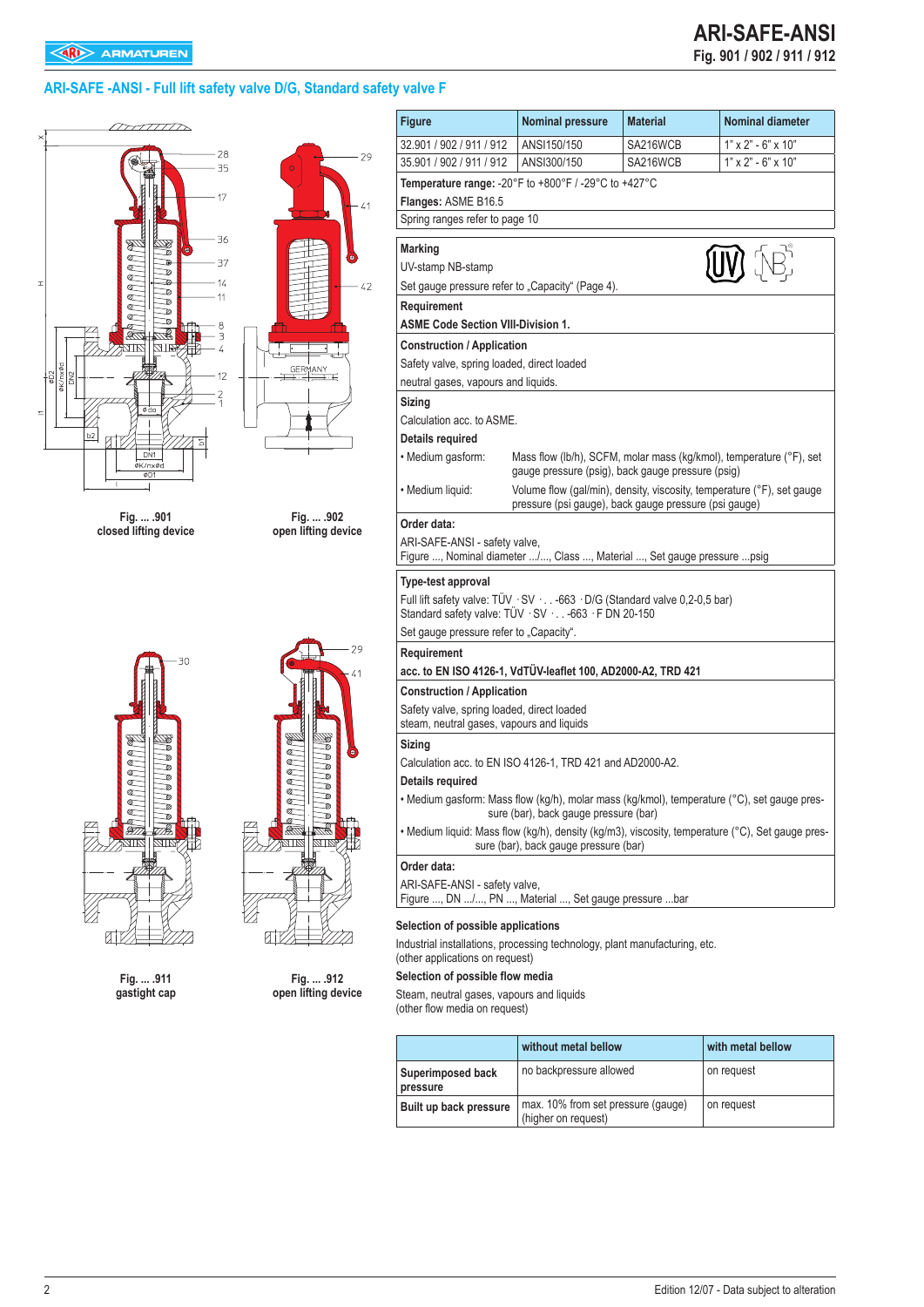| Dimensions and weights    |                      |       |                       |                |                                      |           |         |         |          |                |        |        |
|---------------------------|----------------------|-------|-----------------------|----------------|--------------------------------------|-----------|---------|---------|----------|----------------|--------|--------|
| <b>Nominal diameter</b>   | (inch)               | 1"x2" |                       | 1 1/2"x2"      | $11^{1/24}x^2$<br>$1/2$ <sup>"</sup> | 1 1/2"x3" | 2"x3"   | 3"x4"   | $4$ "x6" | 4"x6"          | 6"x8"  | 6"x10" |
| <b>API-orifice letter</b> |                      | (D) E | (D) E  F              |                | G                                    | н         | (H) J   | $(K)$ L | $(L)$ M  | (N)P           | Q      | R      |
| $d_0$                     | (inch)               |       | $0,709$ $0,886$ 1,142 |                | 1,142                                | 1,417     | 1.772   | 2,303   | 3,543    | 3.543          | 4.173  | 4,921  |
| $A_0$                     | (inch <sup>2</sup> ) |       | 0,394 0,617 1,024     |                | 1,024                                | 1,578     | 2,465   | 4,166   | 9,861    | 9,861          | 13,678 | 19,022 |
|                           | (inch)               | 4 1/2 |                       | 4 3/4          | 43/4                                 | 4 7/8     | 4 7/8   | 6 1/2   | 71/4     | $\overline{9}$ | 91/2   | 10 1/2 |
| 11                        | (inch)               | 4 1/8 |                       | 4 7/8          | 47/8                                 | 51/8      | 5 3/8   | 6 1/8   |          | 71/8           | 9 7/16 | 97/16  |
| н                         | (inch)               | 11    |                       | 13             | 13                                   | 15,4      | 17      | 21,5    | 27       | 27             | 33,3   | 35     |
| H (Bellow design)         | (inch)               | 13,2  |                       | 15,4           | 15,4                                 | 17,5      | 19,7    | 24,4    | 30,3     | 30,3           |        |        |
| χ                         | (inch)               | 6     |                       | $\overline{8}$ | $\overline{8}$                       | 10        | 12      | 14      | 20       |                | 20     | 20     |
| Weight                    | (lbs)                | 26    |                       | 40             | 40                                   | 51        | 66      | 103     | 176      | 180            | 308    | 374    |
| Weight (Bellow design)    | (lbs)                | 30    |                       | 44             | 44                                   | 56        | 75      | 119     | 198      | 202            |        |        |
|                           |                      |       |                       |                |                                      |           |         |         |          |                |        |        |
| <b>Nominal diameter</b>   | (inch)               | 1"x2" |                       | 1 1/2"x2"      | 1 1/2"x2<br>$1/2$ <sup>"</sup>       | 1 1/2"x3" | 2"x3"   | 3"x4"   | 4"x6"    | 4"x6"          | 6"x8"  | 6"x10" |
| <b>API-orifice letter</b> |                      | (D) E | (D) E  F              |                | G                                    | Н         | $(H)$ J | (K) L   | (L) M    | (N)P           | Q      | R      |
|                           | (mm)                 | 18    | 22,5                  | 29             | 29                                   | 36        | 45      | 58,5    | 90       | 90             | 106    | 125    |
| $d_0$                     | (mm <sup>2</sup> )   | 254   | 398                   | 661            | 661                                  | 1018      | 1590    | 2688    | 6362     | 6362           | 8825   | 12272  |
| $A_0$                     | (mm)                 | 114,3 |                       | 120,7          | 120,7                                | 123,8     | 123,8   | 165,1   | 184,2    | 228,6          | 241,3  | 266,7  |
| $\mathsf{I}$              | (mm)                 | 104,8 |                       | 123,8          | 123,8                                | 130,2     | 136,5   | 155,6   | 177,8    | 181            | 239,7  | 239,7  |
| н                         | (mm)                 | 280   |                       | 330            | 330                                  | 390       | 435     | 545     | 690      | 690            | 845    | 890    |
| H (Bellow design)         | (mm)                 | 335   |                       | 390            | 390                                  | 445       | 500     | 620     | 770      | 770            |        |        |
| χ                         | (mm)                 | 150   |                       | 200            | 200                                  | 250       | 300     | 350     | 500      |                | 500    | 500    |
| Weight                    | (kg)                 | 12    |                       | 18             | 18                                   | 23        | 30      | 47      | 80       | 82             | 140    | 170    |
| Weight (Bellow design)    | (kg)                 | 13,5  |                       | 20             | 20                                   | 25,5      | 34      | 54      | 90       | 92             |        |        |

Center to face dimensions acc. to API 526

Standard-flange dimensions refer to page 10.

**Parts**

| Pos.           | <b>Description</b>         | Fig. 32.901/902/911/912 / 35.901/902/911/912          |
|----------------|----------------------------|-------------------------------------------------------|
|                | Body                       | SA216WCB                                              |
| $\sqrt{2}$     | Seat                       | SA 479 Gr.316 Ti                                      |
| $\mathfrak{Z}$ | <b>Studs</b>               | SA 193 B7                                             |
| $\overline{4}$ | Spindle guide              | $DN \le 2$ ": AISI 420; $DN > 2$ ": SA 395 / AISI 440 |
| $\,8\,$        | Hexagon nut                | SA 194 2H                                             |
| 11             | Bonnet, closed             | SA 395                                                |
| 12             | Disc unit                  | AISI 440                                              |
| 14             | Spindle*                   | <b>AISI 420</b>                                       |
| 17             | Adjusting screw            | <b>AISI 420</b>                                       |
| 28             | Cap, closed                | SA 395                                                |
| 29             | Cap, open                  | SA 395                                                |
| 30             | Cap, gastight              | SA 395                                                |
| 35             | Lift fork                  | SA 395                                                |
| $36\,$         | Lever, closed              | SA 395                                                |
| 37             | Spring*                    | AISI 9254, AISI 6150                                  |
| 41             | Lever, open                | SA 395                                                |
| 42             | Bonnet, open               | SA 395                                                |
| 43             | Bellow (optional)          | <b>EPDM</b>                                           |
| 55             | Bellow unit (optional)     | SA 240 Gr. 316 Ti / SA 479 Gr. 316 Ti                 |
| 70             | Balanced piston (optional) | SA 240 Gr. 316 Ti                                     |
| * Spare parts  |                            |                                                       |

Information / restriction of technical rules need to be observed!

A production allowance acc. to TRB 801 No. 45 exists

The engineer, designing a system or a plant, is responsible for the selection of the correct valve.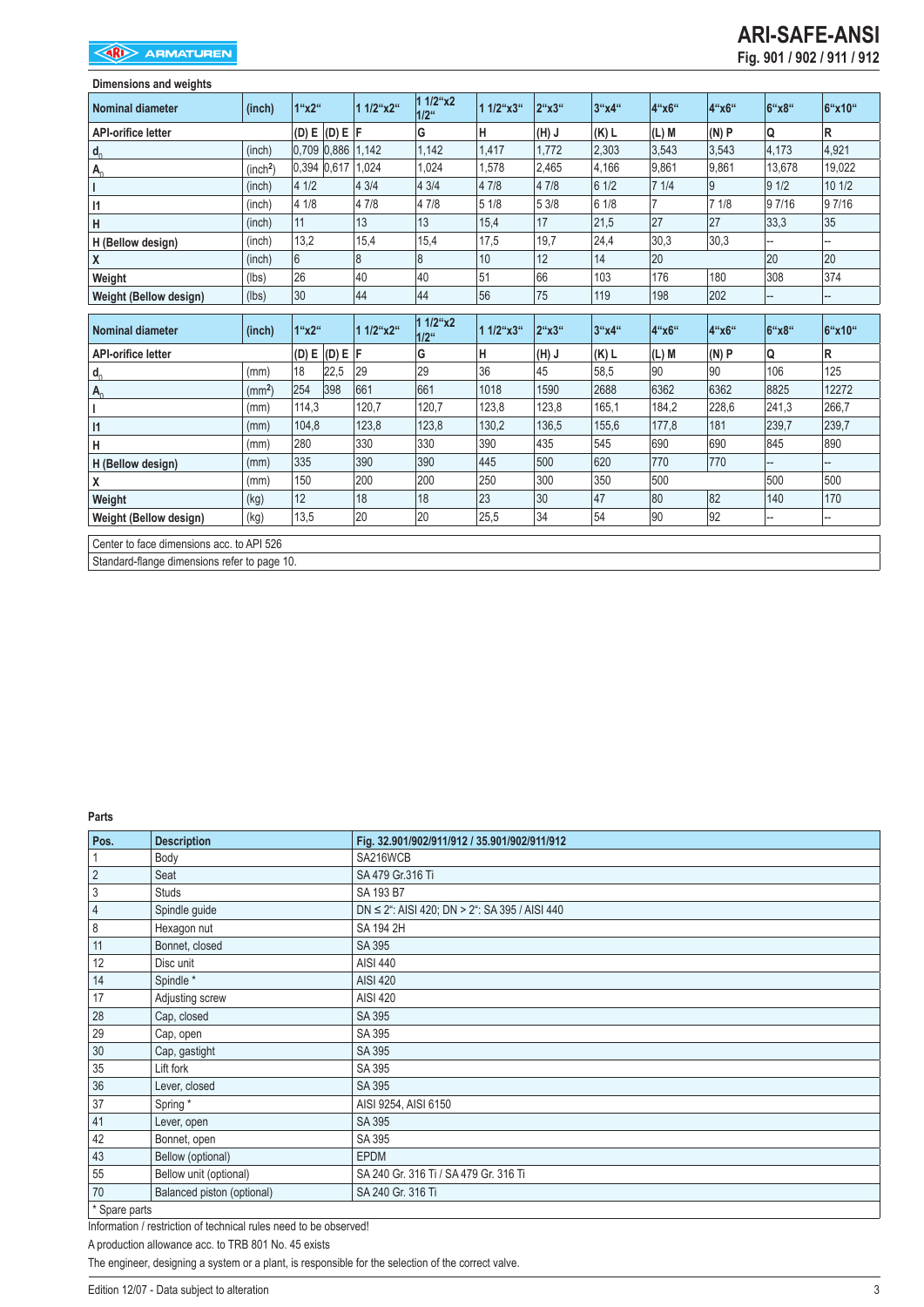| Capacity saturated steam / air incl. 10% overpressure 1) |  |  |  |  |  |
|----------------------------------------------------------|--|--|--|--|--|
|----------------------------------------------------------|--|--|--|--|--|

|                   | Set gauge pressure (psig) |      |           |      |               |      | I Saturated steam Ib/hr (pounds per hour) |       |       |         |              |           |        | Il Air 60°F and 14,7 psia (standard cubic feet per minute) |              |          |                |       |        |       |
|-------------------|---------------------------|------|-----------|------|---------------|------|-------------------------------------------|-------|-------|---------|--------------|-----------|--------|------------------------------------------------------------|--------------|----------|----------------|-------|--------|-------|
|                   | 1``x2``2"                 |      | 1 1/2"x2" |      | 1 1/2"x2 1/2" |      | 1 1/2"x3"                                 |       |       | 2''x3'' |              | $3''$ x4" |        | 4"x6"                                                      |              | $4$ "x6" | $6$ "x $8$ "   |       | 6"x10" |       |
| Orifice<br>letter | (D) E                     |      | F         |      | G             |      | н                                         |       |       | $(H)$ J |              | (K) L     |        | (L) M                                                      | (N)P         |          | Q              |       | R      |       |
|                   | T                         | Ш    | T         | II   | $\mathsf{I}$  | Ш    | ı                                         | Ш     | т     | Ш       | $\mathbf{I}$ | Ш         | T      | Ш                                                          | $\mathbf{I}$ | Ш        | $\overline{1}$ | Ш     | T      | Ш     |
| $15^{3}$          | 510                       | 182  | 1326      | 472  | 1326          | 472  | 2044                                      | 727   | 3192  | 1136    | 5395         | 1920      | 12770  | 4546                                                       | 12770        | 4545     | 17713          | 6305  | 24634  | 8768  |
| $20^{3}$          | 588                       | 209  | 1529      | 544  | 1529          | 544  | 2356                                      | 839   | 3680  | 1310    | 6220         | 2214      | 14723  | 5240                                                       | 14723        | 5240     | 20422          | 7269  | 28401  | 10109 |
| $25^{3}$          | 666                       | 237  | 1732      | 616  | 1732          | 616  | 2668                                      | 950   | 4168  | 1484    | 7045         | 2508      | 16676  | 5936                                                       | 16676        | 5936     | 23140          | 8233  | 32167  | 11450 |
| 29                | 729                       | 259  | 1894      | 674  | 1894          | 674  | 2918                                      | 1039  | 4559  | 1623    | 7705         | 2742      | 18238  | 6492                                                       | 18238        | 6492     | 25297          | 9004  | 35181  | 12522 |
| 30                | 1238                      | 441  | 2055      | 732  | 2055          | 732  | 3167                                      | 1127  | 4947  | 1761    | 8361         | 2976      | 19791  | 7044                                                       | 19791        | 7044     | 27452          | 9771  | 38177  | 13589 |
| 35                | 1381                      | 492  | 2292      | 816  | 2292          | 816  | 3532                                      | 1257  | 5518  | 1964    | 9325         | 3319      | 22073  | 7857                                                       | 22073        | 7857     | 30617          | 10898 | 42579  | 15156 |
| 40                | 1524                      | 542  | 2529      | 900  | 2529          | 900  | 3897                                      | 1387  | 6088  | 2167    | 10289        | 3662      | 24355  | 8669                                                       | 24355        | 8669     | 33782          | 12025 | 46981  | 16723 |
| 45                | 1667                      | 593  | 2766      | 985  | 2766          | 985  | 4263                                      | 1517  | 6659  | 2370    | 11253        | 4006      | 26637  | 9481                                                       | 26637        | 9481     | 36948          | 13151 | 51383  | 18289 |
| 50                | 1809                      | 644  | 3003      | 1069 | 3003          | 1069 | 4628                                      | 1647  | 7229  | 2573    | 12217        | 4349      | 28919  | 10293                                                      | 28919        | 10293    | 40113          | 14278 | 55785  | 19856 |
| 55                | 1952                      | 695  | 3240      | 1153 | 3240          | 1153 | 4993                                      | 1777  | 7799  | 2776    | 13182        | 4692      | 31201  | 11106                                                      | 31201        | 11106    | 43278          | 15405 | 60187  | 21423 |
| 60                | 2095                      | 746  | 3477      | 1238 | 3477          | 1238 | 5358                                      | 1907  | 8370  | 2979    | 14146        | 5035      | 33483  | 11918                                                      | 33483        | 11918    | 46444          | 16531 | 64589  | 22990 |
| 65                | 2238                      | 797  | 3714      | 1322 | 3714          | 1322 | 5723                                      | 2037  | 8940  | 3182    | 15110        | 5378      | 35765  | 12730                                                      | 35765        | 12730    | 49609          | 17658 | 68991  | 24557 |
| 70                | 2381                      | 847  | 3951      | 1406 | 3951          | 1406 | 6088                                      | 2167  | 9511  | 3385    | 16074        | 5721      | 38047  | 13542                                                      | 38047        | 13542    | 52774          | 18785 | 73393  | 26124 |
| 75                | 2523                      | 898  | 4188      | 1491 | 4188          | 1491 | 6454                                      | 2297  | 10081 | 3588    | 17038        | 6064      | 40329  | 14355                                                      | 40329        | 14355    | 55939          | 19911 | 77795  | 27690 |
| 80                | 2666                      | 949  | 4425      | 1575 | 4425          | 1575 | 6819                                      | 2427  | 10652 | 3791    | 18002        | 6408      | 42611  | 15167                                                      | 42611        | 15167    | 59105          | 21038 | 82197  | 29257 |
| 85                | 2809                      | 1000 | 4662      | 1659 | 4662          | 1659 | 7184                                      | 2557  | 11222 | 3994    | 18966        | 6751      | 44893  | 15979                                                      | 44893        | 15979    | 62270          | 22165 | 86599  | 30824 |
| 90                | 2952                      | 1051 | 4899      | 1744 | 4899          | 1744 | 7549                                      | 2687  | 11793 | 4197    | 19930        | 7094      | 47175  | 16792                                                      | 47175        | 16792    | 65435          | 23291 | 91001  | 32391 |
| 95                | 3095                      | 1101 | 5136      | 1828 | 5136          | 1828 | 7914                                      | 2817  | 12363 | 4400    | 20894        | 7437      | 49457  | 17604                                                      | 49457        | 17604    | 68601          | 24418 | 95403  | 33958 |
| 100               | 3237                      | 1152 | 5373      | 1912 | 5373          | 1912 | 8279                                      | 2947  | 12933 | 4604    | 21858        | 7780      | 51739  | 18416                                                      | 51739        | 18416    | 71766          | 25544 | 99805  | 35525 |
| 125               | 3951                      | 1406 | 6558      | 2334 | 6558          | 2334 | 10105                                     | 3597  | 15786 | 5619    | 26679        | 9496      | 63149  | 22477                                                      | 63149        | 22477    | 87592          | 31178 | 121815 | 43359 |
| 150               | 4665                      | 1661 | 7742      | 2756 | 7742          | 2756 | 11931                                     | 4247  | 18638 | 6634    | 31499        | 11212     | 74559  | 26539                                                      | 74559        | 26539    | 103419         | 36811 | 143825 | 51193 |
| 175               | 5379                      | 1915 | 8927      | 3178 | 8927          | 3178 | 13757                                     | 4897  | 21490 | 7649    | 36319        | 12928     | 85969  | 30600                                                      | 85969        | 30600    | 119245         | 42444 | 165835 | 59027 |
| 200               | 6093                      | 2169 | 10112     | 3599 | 10112         | 3599 | 15583                                     | 5547  | 24342 | 8664    | 41140        | 14643     | 97379  | 34661                                                      | 97379        | 34661    | 135072         | 48078 | 187845 | 66862 |
| 225               | 6807                      | 2423 | 11297     | 4021 | 11297         | 4021 | 17409                                     | 6197  | 27194 | 9680    | 45960        | 16359     | 108788 | 38722                                                      | 108788       | 38722    | 150898         | 53711 | 209854 | 74696 |
| 250               | 7521                      | 2677 | 12482     | 4443 | 12482         | 4443 | 19235                                     | 6846  | 30047 | 10695   | 50781        | 18075     | 120198 | 42784                                                      | 120198       | 42784    | 166725         | 59344 | 231864 | 82530 |
| 275               | 8235                      | 2931 | 13667     | 4865 | 13667         | 4865 | 21061                                     | 7496  | 32899 | 11710   | 55601        | 19791     | 131608 | 46845                                                      | 131608       | 46845    | 182551         | 64978 | 253874 | 90364 |
| 300               | 8949                      | 3185 | 14852     | 5286 | 14852         | 5286 | 22886                                     | 8146  | 35751 | 12725   | 60421        | 21506     |        |                                                            |              |          | 198378         | 70611 | 275884 | 98199 |
| 325               | 9663                      | 3439 | 16036     | 5708 | 16036         | 5708 | 24712                                     | 8796  | 38603 | 13740   | 65242        | 23222     |        |                                                            |              |          | 214204         | 76244 |        |       |
| 350               | 10376                     | 3693 | 17221     | 6130 | 17221         | 6130 | 26538                                     | 9446  | 41455 | 14756   | 70062        | 24938     |        |                                                            |              |          | 230031         | 81878 |        |       |
| 375               | 11090                     | 3948 | 18406     | 6551 | 18406         | 6551 | 28364                                     | 10096 | 44308 | 15771   | 74882        | 26654     |        |                                                            |              |          | 245857         | 87511 |        |       |
| 400               | 11804                     | 4202 | 19591     | 6973 | 19591         | 6973 | 30190                                     | 10746 | 47160 | 16786   | 79703        | 28370     |        |                                                            |              |          |                |       |        |       |
| 425               | 12518                     | 4456 | 20776     | 7395 | 20776         | 7395 | 32016                                     | 11396 | 50012 | 17801   |              |           |        |                                                            |              |          |                |       |        |       |
| 450               | 13232                     | 4710 | 21961     | 7817 | 21961         | 7817 | 33842                                     | 12046 | 52864 | 18817   |              |           |        |                                                            |              |          |                |       |        |       |
| 475               | 13946                     | 4964 | 23145     | 8238 | 23145         | 8238 | 35667                                     | 12696 | 55716 | 19832   |              |           |        |                                                            |              |          |                |       |        |       |
| 493               | 14460                     | 5147 | 23999     | 8542 | 23999         | 8542 | 36982                                     | 13163 | 57770 | 20563   |              |           |        |                                                            |              |          |                |       |        |       |

<sup>1)</sup> Capacities below 30 psig set pressure are calculated at 3 psig overpressure.

<sup>2)</sup> 1" x 2" 15-29 psig: do = 0,709 inch (> 29 psig: do = 0,88 inch)

 $3)$  15 - 29 psi: k = 0,769 (> 29 psi: k = 0,817)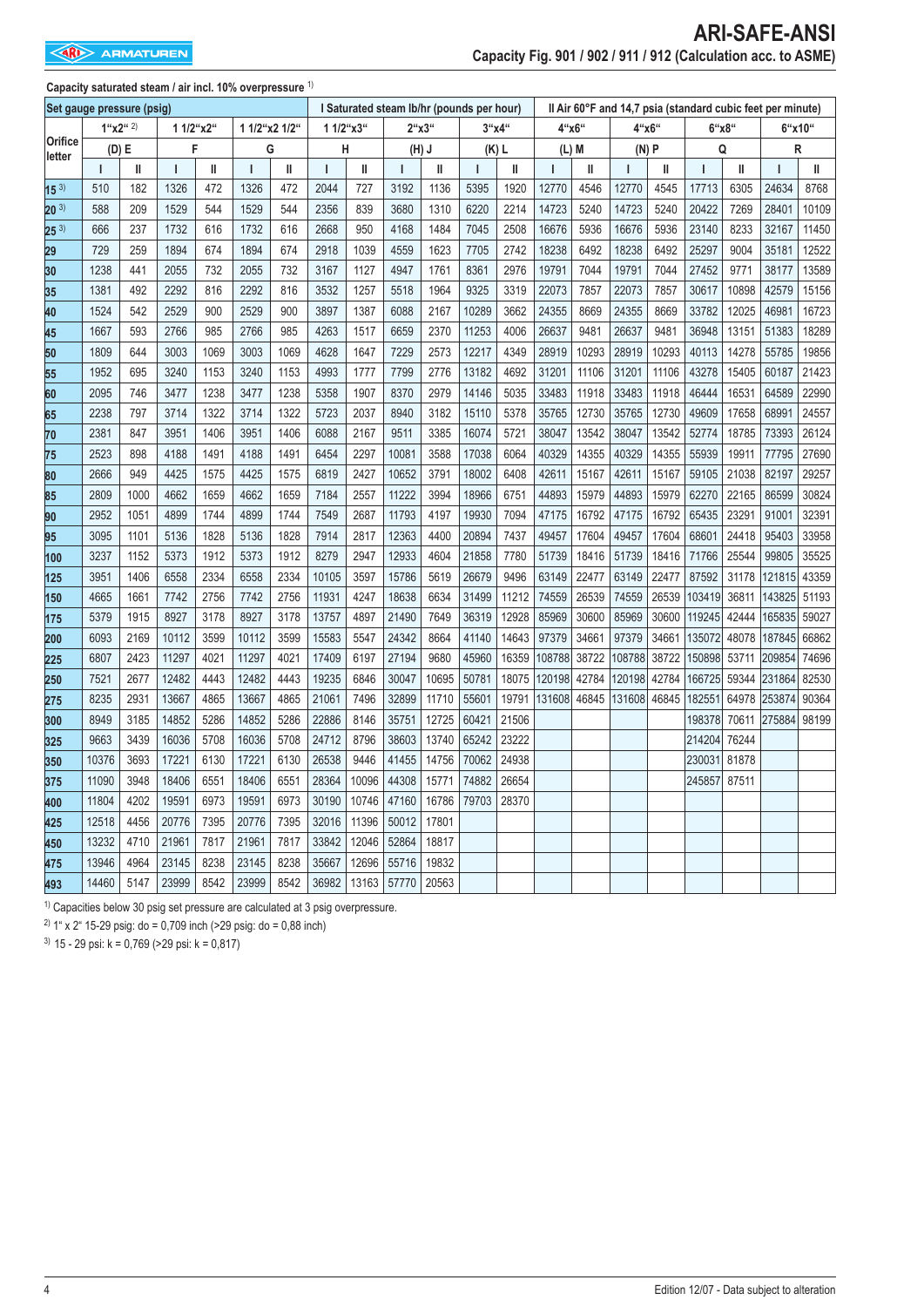# **Capacity water incl. 10% overpressure** 1)

|         | Set gauge pressure (psig) |           |               |           |         |         | Water gal/min (U.S. Gallons per minute) |       |       |        |  |  |
|---------|---------------------------|-----------|---------------|-----------|---------|---------|-----------------------------------------|-------|-------|--------|--|--|
| Orifice | 1"x2"                     | 1 1/2"x2" | 1 1/2"x2 1/2" | 1 1/2"x3" | 2"x3"   | 3''x4'' | 4"x6"                                   | 4"x6" | 6"x8" | 6"x10" |  |  |
| letter  | (D) E                     | F         | G             | Н         | $(H)$ J | $(K)$ L | (L) M                                   | (N)P  | Q     | R      |  |  |
| 15      | 61                        | 90        | 90            | 139       | 217     | 366     | 866                                     | 866   | 1202  | 1671   |  |  |
| 20      | 69                        | 102       | 102           | 157       | 245     | 414     | 979                                     | 979   | 1358  | 1889   |  |  |
| 25      | 76                        | 112       | 112           | 173       | 270     | 457     | 1081                                    | 1081  | 1499  | 2085   |  |  |
| 30      | 83                        | 122       | 122           | 188       | 293     | 496     | 1173                                    | 1173  | 1627  | 2263   |  |  |
| 35      | 89                        | 132       | 132           | 203       | 317     | 535     | 1267                                    | 1267  | 1758  | 2444   |  |  |
| 40      | 96                        | 141       | 141           | 217       | 339     | 572     | 1355                                    | 1355  | 1879  | 2613   |  |  |
| 45      | 101                       | 149       | 149           | 230       | 359     | 607     | 1437                                    | 1437  | 1993  | 2772   |  |  |
| 50      | 107                       | 157       | 157           | 242       | 379     | 640     | 1514                                    | 1514  | 2101  | 2921   |  |  |
| 55      | 112                       | 165       | 165           | 254       | 397     | 671     | 1588                                    | 1588  | 2203  | 3064   |  |  |
| 60      | 117                       | 172       | 172           | 265       | 415     | 701     | 1659                                    | 1659  | 2301  | 3200   |  |  |
| 65      | 122                       | 179       | 179           | 276       | 432     | 730     | 1727                                    | 1727  | 2395  | 3331   |  |  |
| 70      | 126                       | 186       | 186           | 287       | 448     | 757     | 1792                                    | 1792  | 2486  | 3457   |  |  |
| 75      | 131                       | 193       | 193           | 297       | 464     | 784     | 1855                                    | 1855  | 2573  | 3578   |  |  |
| 80      | 135                       | 199       | 199           | 307       | 479     | 809     | 1916                                    | 1916  | 2657  | 3695   |  |  |
| 85      | 139                       | 205       | 205           | 316       | 494     | 834     | 1975                                    | 1975  | 2739  | 3809   |  |  |
| 90      | 143                       | 211       | 211           | 325       | 508     | 858     | 2032                                    | 2032  | 2818  | 3920   |  |  |
| 95      | 147                       | 217       | 217           | 334       | 522     | 882     | 2088                                    | 2088  | 2896  | 4027   |  |  |
| 100     | 151                       | 222       | 222           | 343       | 535     | 905     | 2142                                    | 2142  | 2971  | 4132   |  |  |
| 125     | 169                       | 249       | 249           | 383       | 599     | 1012    | 2395                                    | 2395  | 3322  | 4619   |  |  |
| 150     | 185                       | 272       | 272           | 420       | 656     | 1108    | 2623                                    | 2623  | 3639  | 5060   |  |  |
| 175     | 200                       | 294       | 294           | 453       | 708     | 1197    | 2833                                    | 2833  | 3930  | 5466   |  |  |
| 200     | 214                       | 315       | 315           | 485       | 757     | 1280    | 3029                                    | 3029  | 4201  | 5843   |  |  |
| 225     | 227                       | 334       | 334           | 514       | 803     | 1357    | 3213                                    | 3213  | 4456  | 6197   |  |  |
| 250     | 239                       | 352       | 352           | 542       | 847     | 1431    | 3387                                    | 3387  | 4697  | 6533   |  |  |
| 275     | 251                       | 369       | 369           | 568       | 888     | 1501    | 3552                                    | 3552  | 4927  | 6852   |  |  |
| 300     | 262                       | 385       | 385           | 594       | 927     | 1567    |                                         |       | 5146  | 7156   |  |  |
| 325     | 272                       | 401       | 401           | 618       | 965     | 1631    |                                         |       | 5356  |        |  |  |
| 350     | 283                       | 416       | 416           | 641       | 1002    | 1693    |                                         |       | 5558  |        |  |  |
| 375     | 293                       | 431       | 431           | 664       | 1037    | 1752    |                                         |       | 5753  |        |  |  |
| 400     | 302                       | 445       | 445           | 685       | 1071    | 1810    |                                         |       |       |        |  |  |
| 425     | 312                       | 459       | 459           | 707       | 1104    |         |                                         |       |       |        |  |  |
| 450     | 321                       | 472       | 472           | 727       | 1136    |         |                                         |       |       |        |  |  |
| 475     | 329                       | 485       | 485           | 747       | 1167    |         |                                         |       |       |        |  |  |
| 493     | 336                       | 494       | 494           | 761       | 1189    |         |                                         |       |       |        |  |  |

 $1)$  Capacities below 30 psig set pressure are calculated at 3 psig overpressure.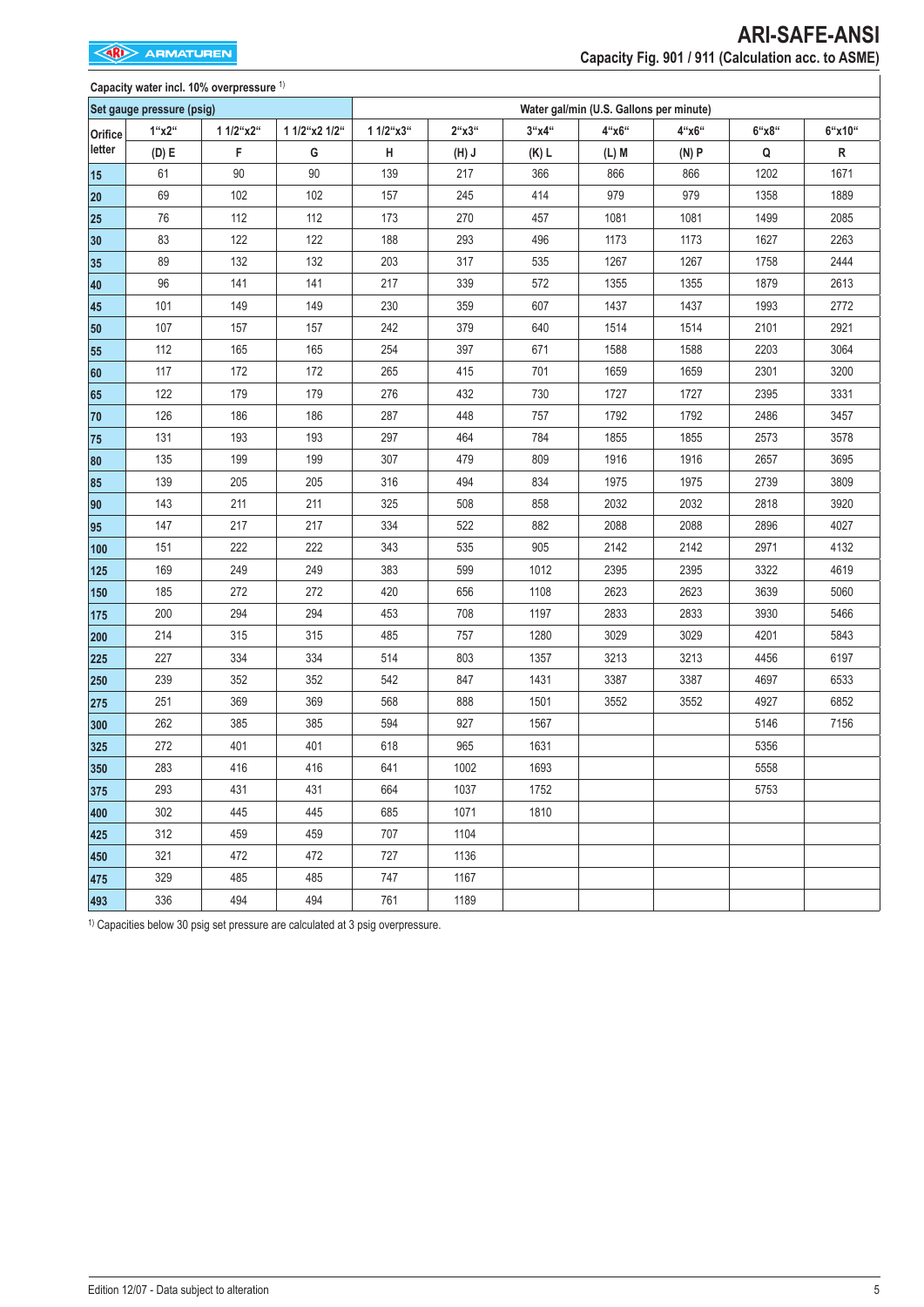|                           |                 |      |           |       |               | Il Air in Nm <sup>3</sup> /h (0°C; 1,013 bara)<br>I Saturated steam kg/h |           |       |                   |                                       |       |         |         |       |       |       |               |               |                      |        |
|---------------------------|-----------------|------|-----------|-------|---------------|--------------------------------------------------------------------------|-----------|-------|-------------------|---------------------------------------|-------|---------|---------|-------|-------|-------|---------------|---------------|----------------------|--------|
| Set gauge pressure (barg) |                 |      |           |       |               |                                                                          |           |       |                   |                                       |       |         |         |       |       |       |               |               |                      |        |
| Orifice                   | $1''x$ $2''$ 2) |      | 1 1/2"x2" |       | 1 1/2"x2 1/2" |                                                                          | 1 1/2"x3" |       |                   | 2"x3"                                 |       | 3''x4'' | 4"x6"   |       | 4"x6" |       | 6"x8"         |               | 6"x10"               |        |
| letter                    | (D) E           |      | F         |       | G             |                                                                          | Н         |       | $(H)$ J           |                                       |       | (K) L   | $(L)$ M |       | (N)P  |       | Q             |               | R                    |        |
|                           | $\mathbf{I}$    | Ш    | ı         | Ш     | T             | Ш                                                                        | т         | Ш     | ı                 | Ш                                     | ı     | Ш       | ı       | Ш     | ı     | Ш     | Ī             | Ш             | I                    | Ш      |
| 1 <sup>3</sup>            | 228             | 296  | 593       | 770   | 593           | 770                                                                      | 914       | 1186  | 1428              | 1853                                  | 2413  | 3132    | 5712    | 7413  | 5712  | 7413  | 7923          | 10283         | 11018                | 14299  |
| $1,5^{3}$                 | 279             | 362  | 727       | 943   | 727           | 943                                                                      | 1120      | 1453  | 1749              | 2269                                  | 2956  | 3836    | 6997    | 9080  | 6997  | 9080  | 9706          | 12596         | 13496                | 17516  |
| $2^{3}$                   | 331             | 429  | 860       | 1117  | 860           | 1117                                                                     | 1325      | 1720  | 2070              | 2686                                  | 3499  | 4541    | 8282    | 10748 | 8282  | 10748 | 11488         | 14909         | 15975                | 20732  |
| 2,05                      | 556             | 725  | 923       | 1205  | 923           | 1205                                                                     | 1422      | 1855  | 2221              | 2898                                  | 3755  | 4899    | 8886    | 11596 | 8886  | 11596 | 12326         | 16085         | 17140                | 22368  |
| 2,5                       | 643             | 834  | 1067      | 1385  | 1067          | 1385                                                                     | 1644      | 2133  | 2567              | 3332                                  | 4339  | 5633    | 10271   | 13332 | 10271 | 13332 | 14247         | 18493         | 19813                | 25716  |
| $\overline{3}$            | 737             | 956  | 1222      | 1588  | 1222          | 1588                                                                     | 1884      | 2445  | 2943              | 3819                                  | 4973  | 6456    | 11772   | 15280 | 11772 | 15280 | 16328         | 21196         | 22708                | 29475  |
| 3,5                       | 830             | 1078 | 1378      | 1790  | 1378          | 1790                                                                     | 2124      | 2757  | 3318              | 4306                                  | 5607  | 7279    | 13273   | 17229 | 13273 | 17229 | 18410         | 23899         | 25603                | 33234  |
| $\overline{\mathbf{4}}$   | 924             | 1200 | 1534      | 1992  | 1534          | 1992                                                                     | 2364      | 3069  | 3693              | 4793                                  | 6241  | 8103    | 14774   | 19177 | 14774 | 19177 | 20492         | 26602         | 28498                | 36992  |
| 4,5                       | 1018            | 1322 | 1690      | 2195  | 1690          | 2195                                                                     | 2604      | 3380  | 4068              | 5280                                  | 6876  | 8926    | 16274   | 21126 | 16274 | 21126 | 22574         | 29305         | 31394                | 40751  |
| $5\phantom{.0}$           | 1112            | 1443 | 1846      | 2397  | 1846          | 2397                                                                     | 2844      | 3692  | 4443              | 5767                                  | 7510  | 9749    | 17775   | 23074 | 17775 | 23074 | 24656         | 32008         | 34289                | 44510  |
| $6\phantom{a}$            | 1300            | 1687 | 2158      | 2802  | 2158          | 2802                                                                     | 3325      | 4316  | 5194              | 6741                                  | 8778  | 11396   | 20777   | 26972 | 20777 | 26972 | 28820         | 37413         | 40079                | 52027  |
| 17                        | 1488            | 1931 | 2469      | 3207  | 2469          | 3207                                                                     | 3805      | 4939  | 5944              | 7715                                  | 10046 | 13042   | 23779   | 30869 | 23779 | 30869 | 32983         | 42819         | 45870                | 59544  |
| 8                         | 1676            | 2175 | 2781      | 3612  | 2781          | 3612                                                                     | 4286      | 5563  | 6694              | 8689                                  | 11314 | 14689   | 26781   | 34766 | 26781 | 34766 | 37147         | 48225         | 51660                | 67062  |
| 9                         | 1863            | 2419 | 3093      | 4017  | 3093          | 4017                                                                     | 4766      | 6187  | 7445              | 9663                                  | 12582 | 16335   | 29782   | 38663 | 29782 | 38663 | 41311         | 53631         | 57451                | 74579  |
| 10                        | 2051            | 2662 | 3404      | 4422  | 3404          | 4422                                                                     | 5246      | 6810  | 8195              | 10637                                 | 13850 | 17982   | 32784   | 42560 | 32784 | 42560 | 45474         | 59037         | 63241                | 82096  |
| 11                        | 2239            | 2906 | 3716      | 4827  | 3716          | 4827                                                                     | 5727      | 7434  | 8946              | 11611                                 | 15119 | 19629   | 35786   | 46457 | 35786 | 46457 | 49638         | 64443         | 69032                | 89614  |
| 12                        | 2427            | 3150 | 4028      | 5232  | 4028          | 5232                                                                     | 6207      | 8057  | 9696              | 12585                                 | 16387 | 21275   | 38788   | 50354 | 38788 | 50354 | 53802         | 69849         | 74822                | 97131  |
| 13                        | 2615            | 3394 | 4340      | 5637  | 4340          | 5637                                                                     | 6687      | 8681  | 10446             | 13559                                 | 17655 | 22922   | 41789   | 54251 | 41789 | 54251 | 57965         | 75254         | 80612                | 104648 |
| 14                        | 2803            | 3638 | 4651      | 6041  | 4651          | 6041                                                                     | 7168      | 9304  | 11197             | 14533                                 | 18923 | 24568   | 44791   | 58148 | 44791 | 58148 | 62129         | 80660         | 86403                | 112166 |
| 15                        | 2990            | 3881 | 4963      | 6446  | 4963          | 6446                                                                     | 7648      | 9928  | 11947             | 15506                                 | 20191 | 26215   | 47793   | 62046 | 47793 | 62046 | 66293         | 86066         | 92193                | 119683 |
| 16                        | 3178            | 4125 | 5275      | 6851  | 5275          | 6851                                                                     | 8128      | 10552 | 12697             | 16480                                 | 21459 | 27861   | 50795   | 65943 | 50795 | 65943 | 70456         | 91472         | 97984                | 127200 |
| 17                        | 3366            | 4369 | 5586      | 7256  | 5586          | 7256                                                                     | 8609      | 11175 | 13448             | 17454                                 | 22728 | 29508   | 53797   | 69840 | 53797 | 69840 | 74620         | 96878         | 103774 134718        |        |
| 18                        | 3554            | 4613 | 5898      | 7661  | 5898          | 7661                                                                     | 9089      | 11799 | 14198             | 18482                                 | 23996 | 31154   | 56798   | 73737 | 56798 | 73737 | 78784         |               | 102284 109565 142235 |        |
| 19                        | 3742            | 4857 | 6210      | 8066  | 6210          | 8066                                                                     | 9569      | 12422 | 14948             | 19402                                 | 25264 | 32801   | 59800   | 77634 | 59800 | 77634 | 82947         |               | 107690 115355 149753 |        |
| 20                        | 3929            | 5100 | 6522      | 8471  | 6522          | 8471                                                                     | 10050     | 13046 | 15699             | 20376                                 | 26532 | 34448   |         |       |       |       | 87111         |               | 113095 121146 157270 |        |
| 21                        | 4117            | 5344 | 6833      | 8876  | 6833          | 8876                                                                     | 10530     | 13670 | 16449             | 21350                                 | 27800 | 36094   |         |       |       |       | 91275         |               | 118501 126936 164787 |        |
| 22                        | 4305            | 5588 | 7145      | 9281  | 7145          | 9281                                                                     | 11011     | 14293 | 17200             | 22324                                 | 29068 | 37741   |         |       |       |       | 95439         | 123907        |                      |        |
| 24                        | 4681            | 6076 | 7768      |       |               | 10091 7768 10091 11971 15540 18700 24272 31605                           |           |       |                   |                                       |       | 41034   |         |       |       |       |               | 103766 134719 |                      |        |
| 26                        | 5056            | 6563 | 8392      | 10900 |               | 8392   10900   12932   16788   20201   26220   34141   44327             |           |       |                   |                                       |       |         |         |       |       |       | 112093 145531 |               |                      |        |
| 27                        | 5244            | 6807 | 8704      | 11305 | 8704          | 11305                                                                    | 13412     |       |                   | 17411   20951   27194   35409   45974 |       |         |         |       |       |       | 116257 150936 |               |                      |        |
| 28                        | 5432            | 7051 | 9015      | 11710 | 9015          | 11710 13893                                                              |           |       |                   | 18035 21702 28168 36677 47620         |       |         |         |       |       |       |               |               |                      |        |
| 30                        | 5808            | 7538 | 9639      | 12520 | 9639          | 12520                                                                    | 14853     |       | 19282 23203 30116 |                                       |       |         |         |       |       |       |               |               |                      |        |
| 32                        | 6183            | 8026 | 10262     | 13330 | 10262         | 13330                                                                    | 15814     |       | 20529 24703 32064 |                                       |       |         |         |       |       |       |               |               |                      |        |
| 34                        | 6559            | 8514 | 10886     |       |               | 14140   10886   14140   16775   21776   26204   34012                    |           |       |                   |                                       |       |         |         |       |       |       |               |               |                      |        |

**Capacity saturated steam / air incl. 10% overpressure** 1)

 $1)$  Capacity below 2,05 barg set pressure are calculated at 0,21 barg overpressure.

<sup>2)</sup> 1" x 2" 1 - 2 bar: do = 18 mm (> 2 bar: do = 22,5 mm)

 $3)$  1 - 2 bar: k = 0,769 (> 2 bar: k = 0,817)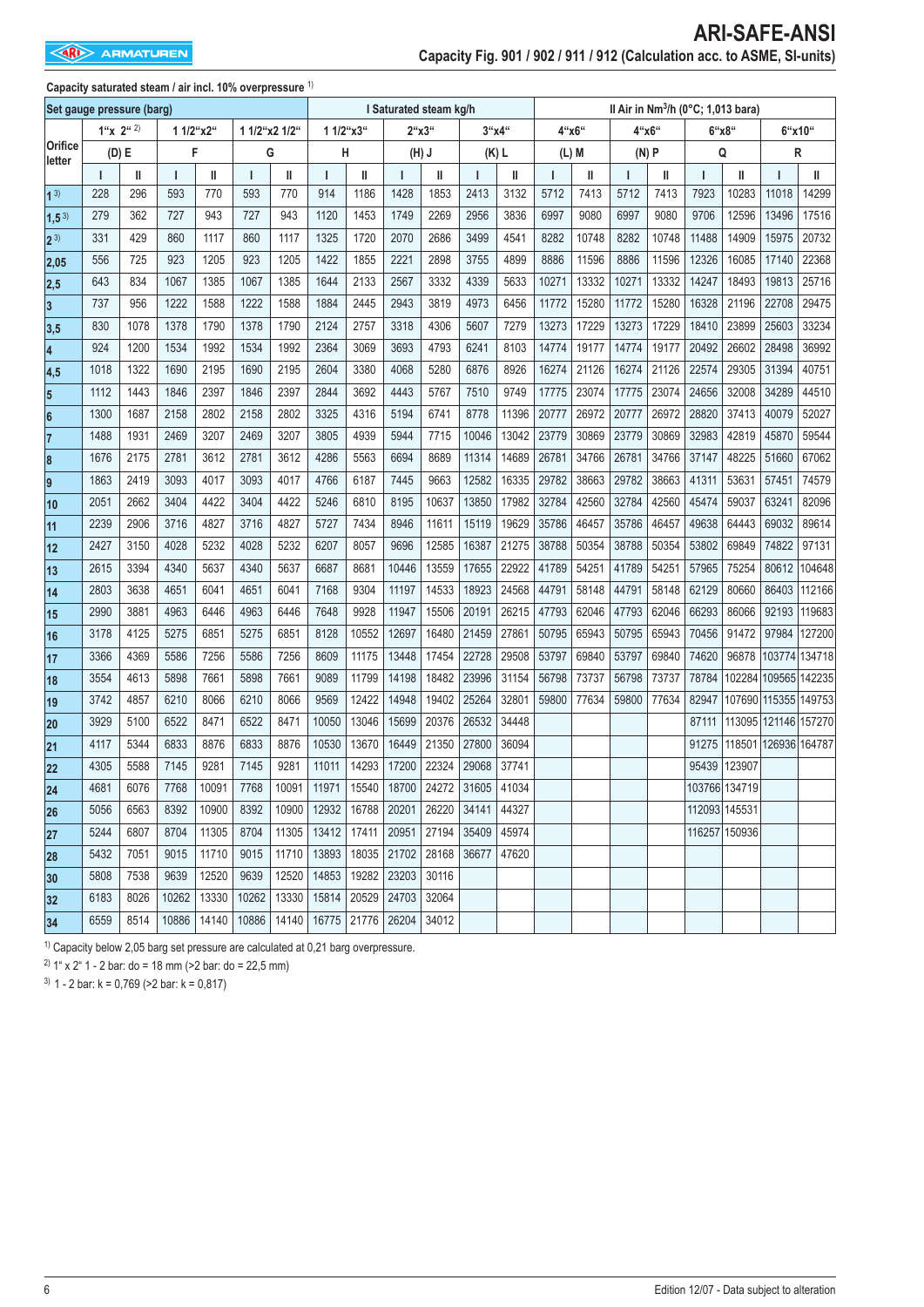|                         |                           | Capacity water incl. 10% overpressure 1) |               |           |              |          |                         |       |       |        |
|-------------------------|---------------------------|------------------------------------------|---------------|-----------|--------------|----------|-------------------------|-------|-------|--------|
|                         | Set gauge pressure (barg) |                                          |               |           |              |          | Water m <sup>3</sup> /h |       |       |        |
| Orifice                 | $1$ "x2"                  | 1 1/2"x2"                                | 1 1/2"x2 1/2" | 1 1/2"x3" | $2$ "x $3$ " | $3$ "x4" | $4$ "x6"                | 4"x6" | 6"x8" | 6"x10" |
| letter                  | (D) E                     | F                                        | G             | $\sf H$   | (L(H))       | $(K)$ L  | $(L)$ M                 | (N)P  | Q     | R      |
| $\overline{1}$          | 14                        | 20                                       | 20            | 31        | 49           | 82       | 194                     | 194   | 269   | 374    |
| 1,5                     | 16                        | 24                                       | 24            | 37        | 58           | 97       | 231                     | 231   | 320   | 445    |
| $\overline{\mathbf{2}}$ | 18                        | 27                                       | 27            | 42        | 65           | 111      | 262                     | 262   | 363   | 505    |
| 2,5                     | 21                        | $30\,$                                   | 30            | 47        | 73           | 124      | 293                     | 293   | 406   | 565    |
| $\overline{\mathbf{3}}$ | 23                        | 33                                       | 33            | 51        | 80           | 136      | 321                     | 321   | 445   | 619    |
| 3,5                     | 24                        | 36                                       | 36            | 55        | 87           | 146      | 347                     | 347   | 481   | 669    |
| $\overline{\mathbf{4}}$ | 26                        | 38                                       | 38            | 59        | 93           | 157      | 370                     | 370   | 514   | 715    |
| 4,5                     | 28                        | 41                                       | 41            | 63        | 98           | 166      | 393                     | 393   | 545   | 758    |
| $5\overline{)}$         | 29                        | 43                                       | 43            | 66        | 104          | 175      | 414                     | 414   | 575   | 799    |
| 6                       | 32                        | 47                                       | 47            | 73        | 113          | 192      | 454                     | 454   | 629   | 875    |
| $\overline{7}$          | 35                        | 51                                       | 51            | 78        | 123          | 207      | 490                     | 490   | 680   | 945    |
| $\bf 8$                 | 37                        | 54                                       | 54            | 84        | 131          | 221      | 524                     | 524   | 727   | 1011   |
| 9                       | 39                        | 58                                       | 58            | 89        | 139          | 235      | 556                     | 556   | 771   | 1072   |
| 10                      | 41                        | 61                                       | 61            | 94        | 146          | 247      | 586                     | 586   | 813   | 1130   |
| 11                      | 43                        | 64                                       | 64            | 98        | 154          | 260      | 614                     | 614   | 852   | 1185   |
| 12                      | 45                        | 67                                       | 67            | 103       | 160          | 271      | 642                     | 642   | 890   | 1238   |
| 13                      | 47                        | 69                                       | 69            | 107       | 167          | 282      | 668                     | 668   | 926   | 1288   |
| 14                      | 49                        | $72\,$                                   | 72            | 111       | 173          | 293      | 693                     | 693   | 961   | 1337   |
| 15                      | 51                        | 75                                       | 75            | 115       | 179          | 303      | 717                     | 717   | 995   | 1384   |
| 16                      | 52                        | $77\,$                                   | $77\,$        | 119       | 185          | 313      | 741                     | 741   | 1028  | 1429   |
| 17                      | 54                        | 79                                       | 79            | 122       | 191          | 323      | 764                     | 764   | 1059  | 1473   |
| 18                      | 55                        | 82                                       | 82            | 126       | 196          | 332      | 786                     | 786   | 1090  | 1516   |
| 19                      | 57                        | 84                                       | 84            | 129       | 202          | 341      | 807                     | 807   | 1120  | 1558   |
| 20                      | 58                        | 86                                       | 86            | 133       | 207          | 350      |                         |       | 1149  | 1598   |
| 21                      | 60                        | 88                                       | 88            | 136       | 212          | 359      |                         |       | 1177  | 1637   |
| 22                      | 61                        | 90                                       | 90            | 139       | 217          | 367      |                         |       | 1205  |        |
| 24                      | 64                        | 94                                       | 94            | 145       | 227          | 383      |                         |       | 1259  |        |
| 26                      | 67                        | 98                                       | 98            | 151       | 236          | 399      |                         |       | 1310  |        |
| 27                      | 68                        | 100                                      | 100           | 154       | 241          | 407      |                         |       | 1335  |        |
| 28                      | 69                        | 102                                      | 102           | 157       | 245          | 414      |                         |       |       |        |
| 30                      | 72                        | 105                                      | 105           | 162       | 254          |          |                         |       |       |        |
| 32                      | 74                        | 109                                      | 109           | 168       | 262          |          |                         |       |       |        |
| 34                      | 76                        | 112                                      | 112           | 173       | 270          |          |                         |       |       |        |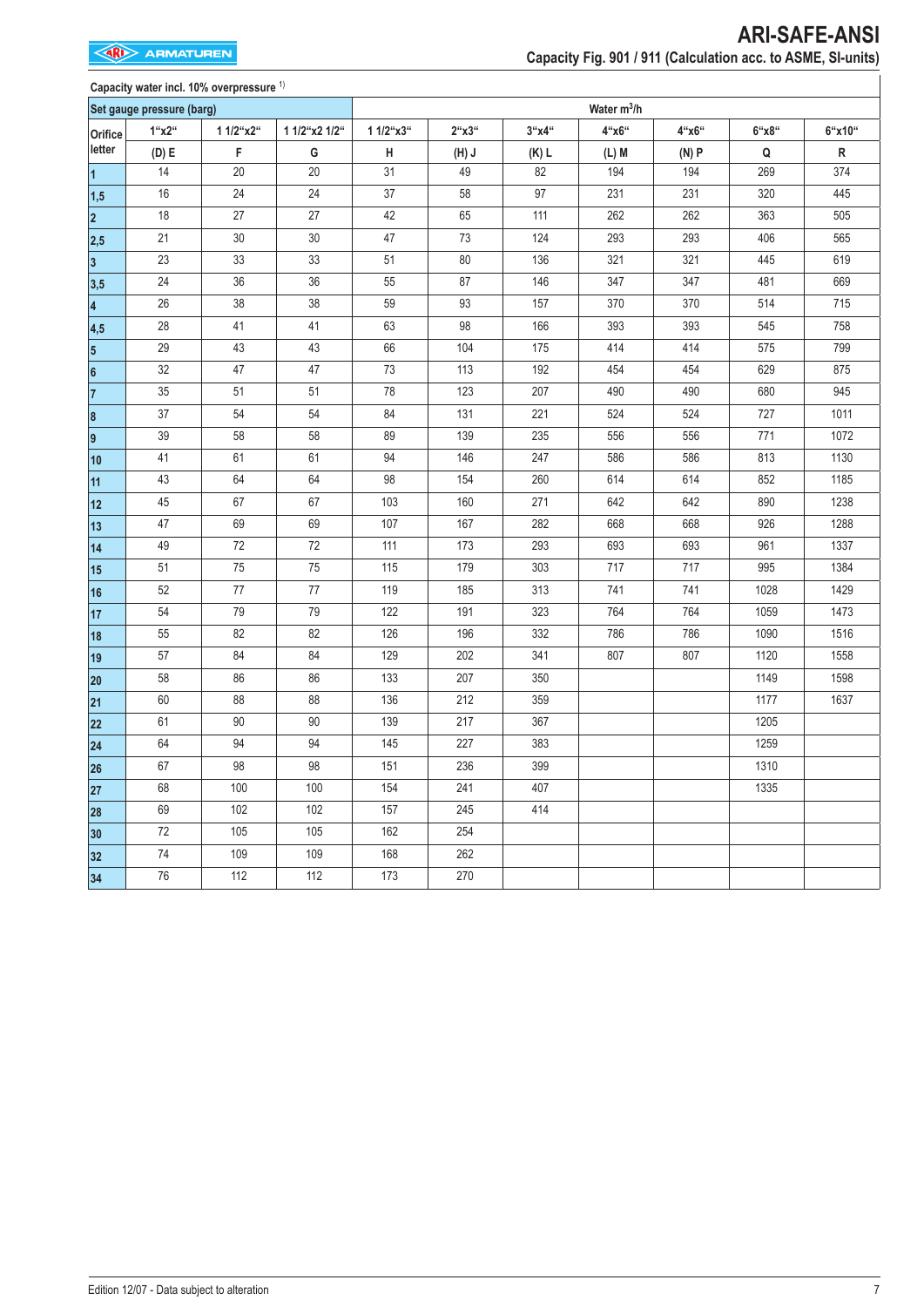|                           |       |      |           | Capacity saturated steam / air incl. 10% overpressure |               |       |           |       |       |                        |       |         |             |                   |       |                                                |       |       |                            |        |  |
|---------------------------|-------|------|-----------|-------------------------------------------------------|---------------|-------|-----------|-------|-------|------------------------|-------|---------|-------------|-------------------|-------|------------------------------------------------|-------|-------|----------------------------|--------|--|
| Set gauge pressure (barg) |       |      |           |                                                       |               |       |           |       |       | I Saturated steam kg/h |       |         |             |                   |       | Il Air in Nm <sup>3</sup> /h (0°C; 1,013 bara) |       |       |                            |        |  |
|                           | 1"x2" |      | 1 1/2"x2" |                                                       | 1 1/2"x2 1/2" |       | 1 1/2"x3" |       | 2"x3" |                        |       | 3''x4'' | 4"x6"       |                   | 4"x6" |                                                | 6"x8" |       |                            | 6"x10" |  |
| Orifice<br>letter         | (D) E |      | F         |                                                       | G             |       | Н         |       | (H) J |                        |       | (K) L   | (L) M       |                   | (N) P |                                                | Q     |       |                            | R      |  |
|                           |       | II   | ı         | II                                                    | ı             | Ш     |           | II    |       | Ш                      |       | Ш       |             | Ш                 |       | Ш                                              | ı     | Ш     |                            | Ш      |  |
| 0,2                       | 126   | 148  | 210       | 246                                                   | 210           | 246   | 324       | 380   | 506   | 594                    | 855   | 1003    | 2024        | 2375              | 2024  | 2375                                           | 2510  | 2945  | 3490                       | 4100   |  |
| 0,4                       | 185   | 223  | 307       | 370                                                   | 307           | 370   | 473       | 570   | 739   | 891                    | 1250  | 1505    | 2960        | 3565              | 2960  | 3565                                           | 3630  | 4380  | 5050                       | 6090   |  |
| 0,5                       | 207   | 252  | 344       | 419                                                   | 344           | 419   | 529       | 646   | 827   | 1009                   | 1400  | 1705    | 3310        | 4035              | 3310  | 4035                                           | 4070  | 4970  | 5660                       | 6910   |  |
| 0,6                       | 230   | 284  | 383       | 472                                                   | 383           | 472   | 590       | 728   | 923   | 1135                   | 1560  | 1920    | 3690        | 4545              | 3690  | 4545                                           | 4470  | 5520  | 6220                       | 7675   |  |
| 0,8                       | 272   | 341  | 453       | 567                                                   | 453           | 567   | 698       | 873   | 1090  | 1365                   | 1840  | 2305    | 4360        | 5460              | 4360  | 5460                                           | 5240  | 6555  | 7280                       | 9115   |  |
| 1                         | 317   | 398  | 526       | 661                                                   | 526           | 661   | 811       | 1019  | 1270  | 1590                   | 2140  | 2690    | 5070        | 6370              | 5070  | 6370                                           | 6030  | 7575  | 8385                       | 10530  |  |
| 1,5                       | 425   | 538  | 707       | 894                                                   | 707           | 894   | 1090      | 1378  | 1700  | 2150                   | 2875  | 3640    | 6800        | 8610              | 6800  | 8610                                           | 8050  | 10195 | 11200                      | 14180  |  |
| $\overline{2}$            | 477   | 607  | 792       | 1008                                                  | 792           | 1008  | 1220      | 1550  | 1900  | 2425                   | 3220  | 4100    | 7625        | 9700              | 7625  | 9700                                           | 10125 | 12890 | 14080                      | 17920  |  |
| 2,5                       | 572   | 731  | 950       | 1215                                                  | 950           | 1215  | 1460      | 1870  | 2285  | 2925                   | 3865  | 4945    | 9145        | 11700             | 9145  | 11700                                          | 11990 | 15330 | 16660                      | 21300  |  |
| 3                         | 662   | 850  | 1100      | 1410                                                  | 1100          | 1410  | 1695      | 2175  | 2645  | 3400                   | 4475  | 5750    | 10600       | 13600             | 10600 | 13600                                          | 13880 | 17840 | 19300                      | 24800  |  |
| 14                        | 837   | 1080 | 1390      | 1800                                                  | 1390          | 1800  | 2140      | 2770  | 3350  | 4330                   | 5650  | 7310    | 13400       | 17300             | 13400 | 17300                                          | 17550 | 22725 | 24400                      | 31600  |  |
| 5                         | 1000  | 1300 | 1665      | 2160                                                  | 1665          | 2160  | 2565      | 3330  | 4000  | 5210                   | 6770  | 8800    | 16000       | 20840             | 16000 | 20840                                          | 21000 | 27350 | 29250                      | 38000  |  |
| 6                         | 1165  | 1520 | 1940      | 2530                                                  | 1940          | 2530  | 2990      | 3900  | 4665  | 6090                   | 7890  | 10300   | 18650       | 24370             | 18650 | 24370                                          | 24500 | 31900 | 34050                      | 44400  |  |
| 17                        | 1330  | 1745 | 2210      | 2900                                                  | 2210          | 2900  | 3400      | 4465  | 5320  | 6970                   | 9000  | 11790   | 21300       | 27900             | 21300 | 27900                                          | 27900 | 36600 | 38800                      | 50900  |  |
| 8                         | 1495  | 1965 | 2485      | 3260                                                  | 2485          | 3260  | 3820      | 5030  | 5980  | 7860                   | 10100 | 13280   | 23900       | 31430             | 23900 | 31430                                          | 31350 | 41200 | 43600                      | 57300  |  |
| 9                         | 1660  | 2185 | 2755      | 3630                                                  | 2755          | 3630  | 4245      | 5590  | 6630  | 8740                   | 11200 | 14770   | 26500       | 34960             | 26500 | 34960                                          | 34800 | 45800 | 48400                      | 63800  |  |
| 10                        | 1820  | 2400 | 3025      | 3990                                                  | 3025          | 3990  | 4665      | 6150  | 7290  | 9610                   | 12300 | 16250   | 29150       | 38500             | 29150 | 38500                                          | 38250 | 50500 | 53200                      | 70200  |  |
| 11                        | 1985  | 2625 | 3300      | 4360                                                  | 3300          | 4360  | 5080      | 6720  | 7940  | 10500                  | 13400 | 17750   | 31750       | 42000             | 31750 | 42000                                          | 41600 | 55100 | 58000                      | 76600  |  |
| 12                        | 2150  | 2845 | 3570      | 4730                                                  | 3570          | 4730  | 5500      | 7290  | 8590  | 11380                  | 14500 | 19240   | 34350       | 45500             | 34350 | 45500                                          | 45100 | 59700 | 62700                      | 83100  |  |
| 13                        | 2310  | 3070 | 3840      | 5090                                                  | 3840          | 5090  | 5920      | 7850  | 9250  | 12270                  | 15600 | 20730   | 37000       | 49000             | 37000 | 49000                                          | 48500 | 64400 | 67500                      | 89500  |  |
| 14                        | 2475  | 3290 | 4110      | 5460                                                  | 4110          | 5460  | 6340      | 8400  | 9900  | 13150                  | 16700 | 22200   | 39600       | 52600             | 39600 | 52600                                          | 52000 | 69000 | 72300                      | 96000  |  |
| 15                        | 2640  | 3500 | 4385      | 5830                                                  | 4385          | 5830  | 6760      | 8980  | 10550 | 14030                  | 17800 | 23700   | 42200       | 56100             | 42200 | 56100                                          | 55400 | 73600 | 77000                      | 102400 |  |
| 16                        | 2800  | 3725 | 4655      | 6190                                                  | 4655          | 6190  | 7170      | 9540  | 11200 | 14900                  | 18950 | 25200   | 44800       | 59600             | 44800 | 59600                                          | 58800 | 78200 | 81800                      | 108800 |  |
| 17                        | 2965  | 3950 | 4930      | 6560                                                  | 4930          | 6560  | 7590      | 10100 | 11850 | 15800                  | 20050 | 26700   | 47400       | 63100             | 47400 | 63100                                          | 62200 | 82900 | 86600                      | 115300 |  |
| 18                        | 3130  | 4170 | 5200      | 6920                                                  | 5200          | 6920  | 8010      | 10670 | 12500 | 16650                  | 21150 | 28100   | 50100       | 66700             | 50100 | 66700                                          | 65700 | 87500 | 91400                      | 121700 |  |
| 19                        | 3295  | 4390 | 5470      | 7300                                                  | 5470          | 7300  | 8430      | 11240 | 13150 | 17550                  | 22250 | 29600   | 52700       | 70200             | 52700 | 70200                                          | 69100 | 92100 | 96200                      | 128100 |  |
| 20                        | 3460  | 4610 | 5750      | 7660                                                  | 5750          | 7660  | 8850      | 11800 | 13800 | 18400                  | 23350 | 31150   | 55300       | 73700             | 55300 | 73700                                          | 72600 | 96800 | 101000 134600              |        |  |
| 21                        | 3620  | 4830 | 6020      | 8020                                                  | 6020          | 8020  | 9250      | 12370 | 14500 | 19300                  | 24500 | 32650   |             | 57900 77300 57900 |       | 77300                                          |       |       | 76000 101400 105800 141000 |        |  |
| 22                        | 3790  | 5050 | 6290      | 8390                                                  | 6290          | 8390  | 9700      | 12930 | 15150 | 20200                  | 25600 | 34150   | 60600 80800 |                   | 60600 | 80800                                          |       |       | 79500 106000 110900 147500 |        |  |
| 24                        | 4120  | 5490 | 6840      | 9120                                                  | 6840          | 9120  | 10500     | 14060 | 16450 | 21970                  | 27850 | 37100   |             | 65900 87900 65900 |       | 87900                                          |       |       | 86500 115300 120600 160400 |        |  |
| 25                        | 4280  | 5710 | 7120      | 9490                                                  | 7120          | 9490  | 10950     | 14620 | 17100 | 22850                  | 28950 | 38600   |             |                   |       |                                                | 90200 |       | 120000 125500 166900       |        |  |
| 26                        | 4450  | 5930 | 7390      | 9850                                                  | 7390          | 9850  | 11350     | 15190 | 17800 | 23730                  | 30050 | 40100   |             |                   |       |                                                |       |       | 93700 124600 130300 173300 |        |  |
| 28                        | 4780  | 6370 | 7950      | 10600                                                 | 7950          | 10600 | 12250     | 16320 | 19100 | 25500                  | 32300 | 43100   |             |                   |       |                                                |       |       |                            |        |  |
| 30                        | 5120  | 6810 | 8500      | 11320                                                 | 8500          | 11320 | 13100     | 17450 | 20450 | 27250                  |       |         |             |                   |       |                                                |       |       |                            |        |  |
| 32                        | 5450  | 7250 | 9060      | 12050                                                 | 9060          | 12050 | 13950     | 18570 | 21800 | 29000                  |       |         |             |                   |       |                                                |       |       |                            |        |  |
| 34                        | 5800  | 7700 | 9650      | 12790                                                 | 9650          | 12790 | 14850     | 19700 | 23250 | 30800                  |       |         |             |                   |       |                                                |       |       |                            |        |  |
| 40                        |       |      |           |                                                       |               |       |           |       |       |                        |       |         |             |                   |       |                                                |       |       |                            |        |  |

TÜV · SV · . . -663 · D/G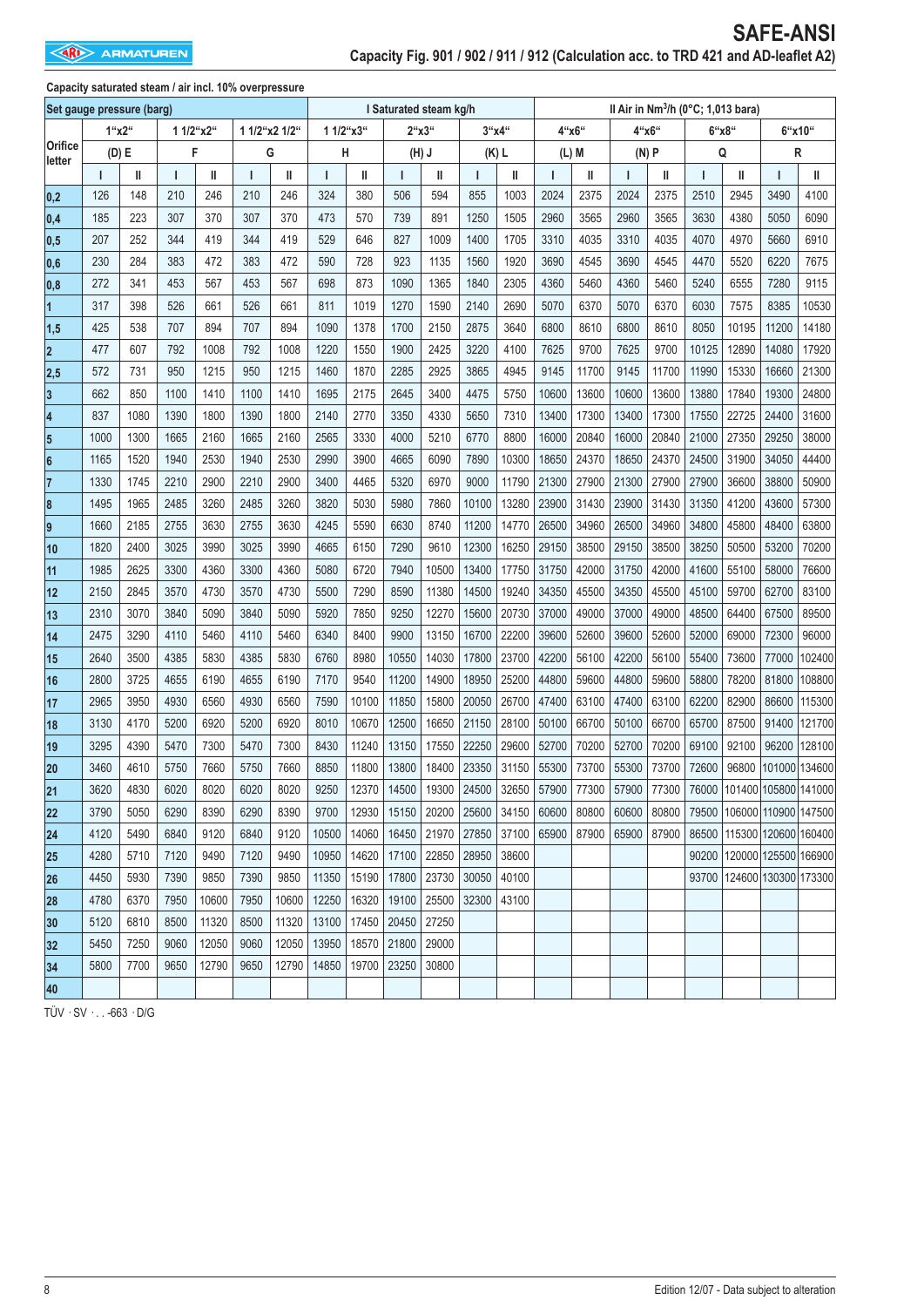### **Capacity water incl. 10% overpressure**

|                         | Set gauge pressure (bar) |           |               |           |                             |           | Water $m^3/h$ (20°C) |          |              |             |
|-------------------------|--------------------------|-----------|---------------|-----------|-----------------------------|-----------|----------------------|----------|--------------|-------------|
| Orifice                 | $1$ "x2"                 | 1 1/2"x2" | 1 1/2"x2 1/2" | 1 1/2"x3" | $2^{\omega}$ x $3^{\omega}$ | $3''$ x4" | 4"x6"                | $4$ "x6" | $6$ "x $8$ " | 6"x10"      |
| letter                  | (D) E                    | F         | G             | H         | (H) J                       | (K) L     | $(L)$ M              | (N)P     | Q            | $\mathsf R$ |
| 0,2                     | 5,13                     | 8,53      | 8,53          | 13,1      | 20,5                        | 30,8      | 73,0                 | 73,0     | 94,9         | 132,0       |
| 0,5                     | 8,12                     | 13,5      | 13,5          | 20,8      | 32,5                        | 48,8      | 115,0                | 115,0    | 150,0        | 209,0       |
| $\overline{1}$          | 11,5                     | 19,1      | 19,1          | 29,4      | 45,9                        | 69,0      | 163,0                | 163,0    | 212,0        | 295,0       |
| $\overline{\mathbf{2}}$ | 16,2                     | 27,0      | 27,0          | 41,6      | 64,9                        | 97,5      | 231,0                | 231,0    | 300,0        | 417,0       |
| 3                       | 19,9                     | 33,0      | 33,0          | 50,9      | 79,5                        | 119,0     | 283,0                | 283,0    | 368,0        | 511,0       |
| 4                       | 22,9                     | 38,1      | 38,1          | 58,7      | 91,8                        | 138,0     | 326,0                | 326,0    | 424,0        | 590,0       |
| 5                       | 25,7                     | 42,6      | 42,6          | 65,5      | 102,0                       | 154,0     | 365,0                | 365,0    | 474,0        | 660,0       |
| 6                       | 28,1                     | 46,7      | 46,7          | 72,0      | 112,0                       | 169,0     | 400,0                | 400,0    | 520,0        | 723,0       |
| $\overline{7}$          | 30,4                     | 50,4      | 50,4          | 77,7      | 121,0                       | 182,0     | 432,0                | 432,0    | 562,0        | 781,0       |
| 8                       | 32,5                     | 53,9      | 53,9          | 83,1      | 130,0                       | 195,0     | 461,0                | 461,0    | 600,0        | 835,0       |
| 9                       | 34,4                     | 57,2      | 57,2          | 88,1      | 138,0                       | 207,0     | 490,0                | 490,0    | 637,0        | 885,0       |
| 10                      | 36,3                     | 60,3      | 60,3          | 92,9      | 145,0                       | 218,0     | 516,0                | 516,0    | 671,0        | 933,0       |
| 11                      | 38,0                     | 63,2      | 63,2          | 97,4      | 152,0                       | 229,0     | 540,0                | 540,0    | 703,0        | 977,0       |
| 12                      | 39,7                     | 66,0      | 66,0          | 102,0     | 159,0                       | 239,0     | 565,0                | 565,0    | 735,0        | 1022,0      |
| 13                      | 41,4                     | 68,7      | 68,7          | 106,0     | 165,0                       | 249,0     | 587,0                | 587,0    | 764,0        | 1062,0      |
| 14                      | 42,9                     | 71,3      | 71,3          | 110,0     | 172,0                       | 258,0     | 611,0                | 611,0    | 794,0        | 1104,0      |
| 16                      | 45,9                     | 76,3      | 76,3          | 117,0     | 184,0                       | 276,0     | 653,0                | 653,0    | 849,0        | 1181,0      |
| 18                      | 48,7                     | 80,9      | 80,9          | 125,0     | 195,0                       | 293,0     | 692,0                | 692,0    | 900,0        | 1252,0      |
| 19                      | 49,9                     | 82,9      | 82,9          | 128,0     | 200,0                       | 300,0     | 710,0                | 710,0    | 923,0        | 1284,0      |
| 20                      | 51,3                     | 85,3      | 85,3          | 131,0     | 205,0                       | 308,0     | 730,0                | 730,0    | 949,0        | 1320,0      |
| 21                      | 52,6                     | 87,4      | 87,4          | 135,0     | 210,0                       | 316,0     | 748,0                | 748,0    | 973,0        | 1350,0      |
| 24                      | 56,2                     | 93,4      | 93,4          | 144,0     | 225,0                       | 338,0     | 800,0                | 800,0    | 1040,0       | 1443,0      |
| 25                      | 57,4                     | 95,3      | 95,3          | 147,0     | 229,0                       | 345,0     |                      |          | 1059,0       | 1473,0      |
| 26                      | 58,5                     | 97,2      | 97,2          | 150,0     | 234,0                       | 352,0     |                      |          | 1080,0       | 1502,0      |
| 27                      | 59,6                     | 99,0      | 99,0          | 153,0     | 238,0                       | 358,0     |                      |          | 1100,0       |             |
| 28                      | 60,7                     | 101,0     | 101,0         | 155,0     | 243,0                       | 365,0     |                      |          |              |             |
| 30                      | 62,9                     | 104,0     | 104,0         | 161,0     | 251,0                       |           |                      |          |              |             |
| 32                      | 64,8                     | 108,0     | 108,0         | 166,0     | 259,0                       |           |                      |          |              |             |
| 34                      | 66,9                     | 111,0     | 111,0         | 171,0     | 268,0                       |           |                      |          |              |             |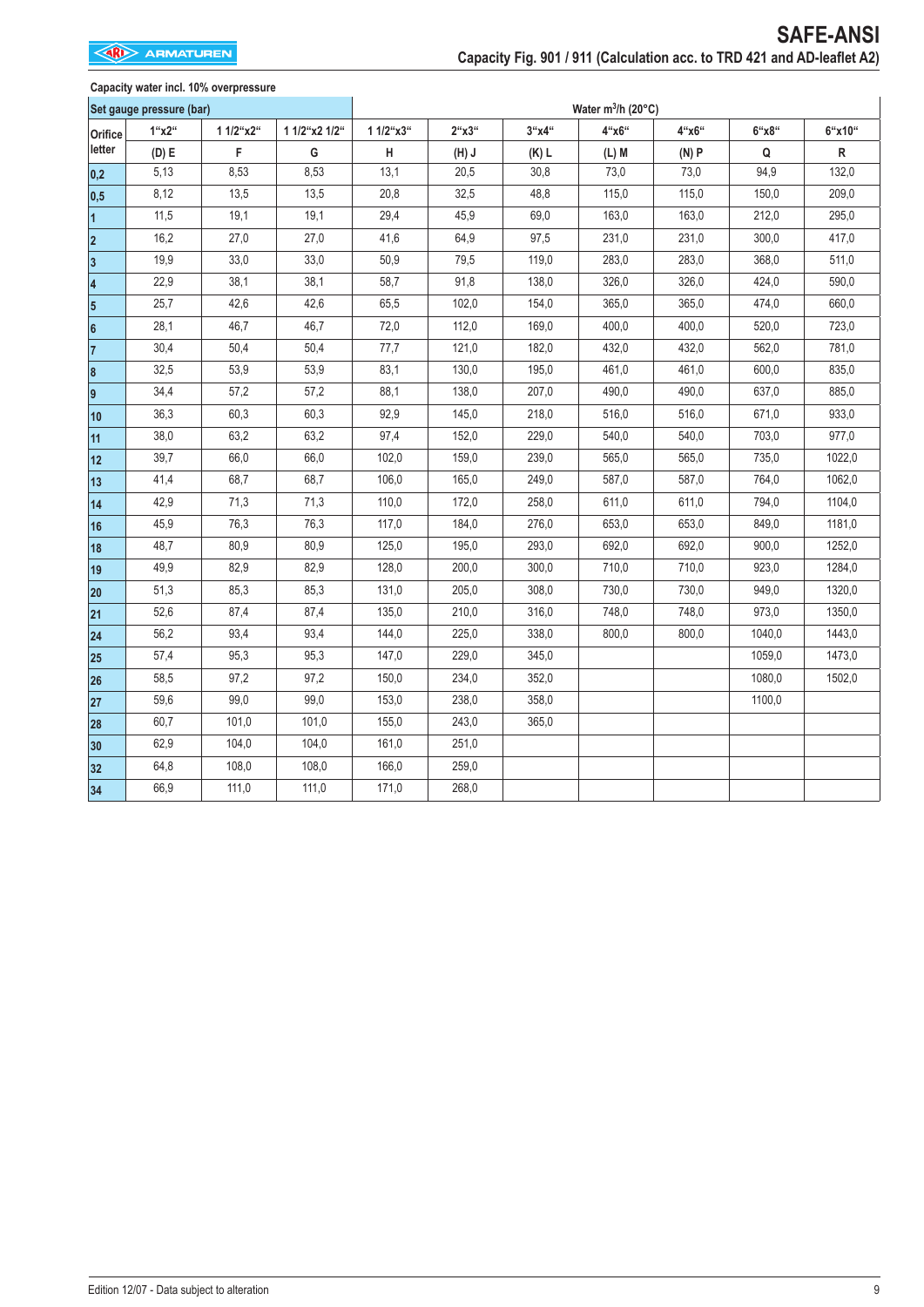#### **Spring ranges: Standard design**

|                | opmig rangoor otamaara aoorgii |              |                            |              |                 |                       |               |              |               |                |             |              |
|----------------|--------------------------------|--------------|----------------------------|--------------|-----------------|-----------------------|---------------|--------------|---------------|----------------|-------------|--------------|
|                | 1"x2"                          | 1 1/2"x2"    | 1 1/2"x2 1/2"              | 1 1/2"x3"    |                 | $2^{\mu}$ x $3^{\mu}$ | 3''x4''       | 4"x6"        |               | 6"x8"          |             | 6"x10"       |
| (psig)         | $15 - 22$                      | $15 - 22$    |                            | $15 - 22$    |                 | $15 - 22$             | $15 - 22$     | $15 - 22$    |               | $15 - 16$      |             | $15 - 22$    |
| (psig)         | $23 - 29$                      | $23 - 29$    |                            | $23 - 29$    |                 | $23 - 29$             | $23 - 29$     | $23 - 29$    |               | $17 - 22$      |             | $23 - 27$    |
| (psig)         | $30 - 39$                      | $30 - 39$    |                            | $30 - 39$    |                 | $30 - 39$             | $30 - 39$     | $30 - 36$    |               | $23 - 27$      |             | $28 - 33$    |
| (psig)         | $40 - 53$                      | $40 - 53$    |                            | $40 - 53$    |                 | $40 - 53$             | $40 - 53$     | $37 - 44$    |               | $28 - 36$      |             | $34 - 39$    |
| (psig)         | $54 - 73$                      | $54 - 73$    |                            | $54 - 73$    |                 | $54 - 73$             | $54 - 73$     | $45 - 53$    |               | $37 - 43$      |             | $40 - 48$    |
| (psig)         | 74 - 131                       | 74 - 131     |                            | 74 - 131     |                 | 74 - 131              | 74 - 131      | $54 - 73$    |               | 44 - 58        |             | 49 - 59      |
| (psig)         | 132 - 232                      | 132 - 232    |                            | 132 - 232    |                 | 132 - 232             | 132 - 232     | 74 - 131     |               | $59 - 83$      |             | 60 - 80      |
| (psig)         | 233 - 319                      | 233 - 319    |                            | 233 - 319    |                 | 233 - 319             | 233 - 319     | 132 - 203    |               | 84 - 119       |             | $81 - 107$   |
| (psig)         | $320 - 406$                    | $320 - 406$  |                            | 320 - 406    |                 | $320 - 406$           | 320 - 406     | 204 - 276    |               | 120 - 174      |             | $108 - 160$  |
| (psig)         | 407 - 493                      | 407 - 493    |                            | 407 - 493    |                 | 407 - 493             |               |              |               | 175 - 246      |             | 161 - 232    |
| (psig)         |                                |              |                            |              |                 |                       |               |              |               | 247 - 348      |             | 233 - 305    |
| (psig)         |                                |              |                            |              |                 |                       |               |              |               | 349 - 392      |             |              |
|                | 1"x2"                          | 1 1/2"x2"    | 1 1/2"x2 1/2"              | 1 1/2"x3"    |                 | $2^{4}x3^{4}$         | 3"x4"         | 4"x6"        |               | 6"x8"          |             | 6"x10"       |
| (barg)         | $ 0,2 - 0,5$                   | $0.2 - 0.5$  |                            | $0,2 - 0,5$  |                 | $0,2 - 0,5$           | $0.2 - 0.5$   | $ 0,2 - 0,5$ |               | $ 0,2 - 0,4$   |             | $0.2 - 0.5$  |
| (barg)         | $0,52 - 1$                     | $0.52 - 1$   |                            | $0.52 - 1$   |                 | $0,52 - 1$            | $0,52 - 1$    | $0.52 - 1$   |               | $ 0,42 - 0,75$ |             | $ 0,52 - 1 $ |
| (barg)         | $1,05 - 1,5$                   | $1,05 - 1,5$ |                            | $1,05 - 1,5$ |                 | $1,05 - 1,5$          | $1,05 - 1,5$  | $1,05 - 1,5$ |               | $ 0,77 - 1,1$  |             | $1,05 - 1,5$ |
| (barg)         | $1,55 - 2$                     | $1,55 - 2$   |                            | $1,55 - 2$   |                 | $1,55 - 2$            | $1,55 - 2$    | $1,55 - 2$   |               | $1,15 - 1,5$   |             | $1,55 - 1,9$ |
| (barg)         | $2,05 - 2,7$                   | $2,05 - 2,7$ |                            | $2,05 - 2,7$ |                 | $2,05 - 2,7$          | $2,05 - 2,7$  | $2,05 - 2,5$ |               | $1,55 - 1,9$   |             | $1,95 - 2,3$ |
| (barg)         | $2,75 - 3,6$                   | $2,75 - 3,6$ |                            | $2,75 - 3,6$ |                 | $2,75 - 3,6$          | $2,75 - 3,6$  | $2,55 - 3$   |               | $1,95 - 2,5$   |             | $2,35 - 2,7$ |
| (barg)         | $3,7 - 5$                      | $3,7 - 5$    |                            | $3.7 - 5$    |                 | $3,7 - 5$             | $3,7 - 5$     | $3,05 - 3,6$ |               | $2,55 - 2,95$  |             | $2,75 - 3,3$ |
| (barg)         | $5,1 - 9$                      | $5,1 - 9$    |                            | $5,1 - 9$    |                 | $5,1 - 9$             | $5,1 - 9$     | $3,7 - 5$    |               | $3 - 4$        |             | $3,35 - 4,1$ |
| (barg)         | $9,1 - 16$                     | $9,1 - 16$   |                            | $9,1 - 16$   |                 | $9,1 - 16$            | $9,1 - 16$    | $ 5, 1 - 9 $ |               | $ 4,1 - 5,7$   |             | $4.2 - 5.5$  |
| (barg)         | $16,1 - 22$                    | $16,1 - 22$  |                            | $16,1 - 22$  |                 | $16,1 - 22$           | $16,1 - 22$   | $9,1 - 14$   |               | $5,8 - 8,2$    |             | $5,6 - 7,4$  |
| (barg)         | $22,1 - 28$                    | $22,1 - 28$  |                            | $22,1 - 28$  |                 | 22,1 - 28             | $22,1 - 28$   | $14,1 - 19$  |               | $ 8,3 - 12 $   |             | $7,5 - 11$   |
| (barg)         | $28,1 - 34$                    | $28,1 - 34$  |                            | $28,1 - 34$  |                 | $28,1 - 34$           |               | $19,1 - 24$  |               | $12.1 - 17$    |             | $11,1 - 16$  |
| (barg)         |                                |              |                            |              |                 |                       |               |              |               | $17,1 - 24$    |             | $16,1 - 21$  |
| (barg)         |                                |              |                            |              |                 |                       |               |              |               | $24,1 - 27$    |             | $21,1 - 26$  |
|                | Spring ranges: Bellow design   |              |                            |              |                 |                       |               |              |               |                |             |              |
|                | 1"x2"                          |              | 1 1/2"x2"<br>1 1/2"x2 1/2" |              | $11/2$ "x $3$ " |                       | 2"x3"         |              | 3''x4''       |                | 4"x6"       |              |
| (psig)         | $36 - 48$                      |              | $36 - 46$                  |              | $38 - 53$       |                       | 41 - 49       |              | $36 - 54$     |                | $36 - 51$   |              |
| (psig)         | 49 - 67                        |              | 47 - 58                    |              | $54 - 66$       |                       | $50 - 66$     |              | $55 - 67$     |                | $52 - 61$   |              |
| (psig)         | 68 - 79                        |              | 59 - 80                    |              | $67 - 81$       |                       | $67 - 122$    |              | $68 - 86$     |                | $62 - 72$   |              |
| (psig)         | $80 - 102$                     |              | $81 - 93$                  |              | $82 - 108$      |                       | 123 - 145     |              | 87 - 116      |                | $73 - 81$   |              |
| (psig)         | $103 - 131$                    |              | $94 - 115$                 |              | 109 - 145       |                       | 146 - 167     |              | $117 - 145$   |                | $82 - 102$  |              |
| $\vert$ (psig) | $132 - 170$                    |              | 116 - 167                  |              | 146 - 181       |                       | $168 - 232$   |              | $146 - 261$   |                | $103 - 116$ |              |
| $ $ (psig)     | 171 - 232                      |              | $168 - 268$                |              | 182 - 232       |                       | 233 - 268     |              |               |                | 117 - 135   |              |
| $\vert$ (psig) | 233 - 319                      |              | 269 - 363                  |              | 233 - 319       |                       | 269 - 334     |              |               |                | 136 - 167   |              |
| $\vert$ (psig) | 320 - 435                      |              |                            |              |                 |                       |               |              |               |                | 168 - 189   |              |
|                | 1"x2"                          |              | 1 1/2"x2"<br>1 1/2"x2 1/2" |              | 1 1/2"x3"       |                       | 2"x3"         |              | 3"x4"         |                | 4"x6"       |              |
| (barg)         | $ 2,5 - 3,3$                   |              | $2.5 - 3.2$                |              | $2,6 - 3,6$     |                       | $2.8 - 3.4$   |              | $2.5 - 3.7$   |                | $2,5 - 3,5$ |              |
| (barg)         | $3,4 - 4,6$                    |              | $3,3 - 4,0$                |              | $3.7 - 4.5$     |                       | $3,5 - 4,5$   |              | $3,8 - 4,6$   |                | $3,6 - 4,2$ |              |
| (barg)         | $ 4,7 - 5,4$                   |              | $4,1 - 5,5$                |              | $ 4,6 - 5,6$    |                       | $4,6 - 8,4$   |              | $4,7 - 5,9$   |                | $4,3 - 4,9$ |              |
| (barg)         | $5,5 - 7,0$                    |              | $5,6 - 6,4$                |              | $5,7 - 7,5$     |                       | $8,5 - 10,0$  |              | $6,0 - 8,0$   |                | $5,0 - 5,6$ |              |
| $($ barg $)$   | $7,1 - 9,0$                    |              | $6, 5 - 7, 9$              |              | $7,6 - 10,0$    |                       | $10,1 - 11,5$ |              | $8,1 - 10,0$  |                | $5,7 - 7,0$ |              |
| $ $ (barg)     | $9,1 - 11,7$                   |              | $ 8,0 - 11,5$              |              | $10,1 - 12,5$   |                       | $11,6 - 16,0$ |              | $10,1 - 18,0$ |                | $7,1 - 8,0$ |              |

(barg) |11,8 - 16,0 |11,6 - 18,5 |12,6 - 16,0 |16,1 - 18,5 |8,1 - 9,3 (barg) |16,1 - 22,0 18,6 - 25,0 |16,1 - 22,0 |18,6 - 23,0 |9,4 - 11,5 (barg) 22,1 - 30,0 11,6 - 13,0

Design with bellow as standard valve (only Fig. 901/911)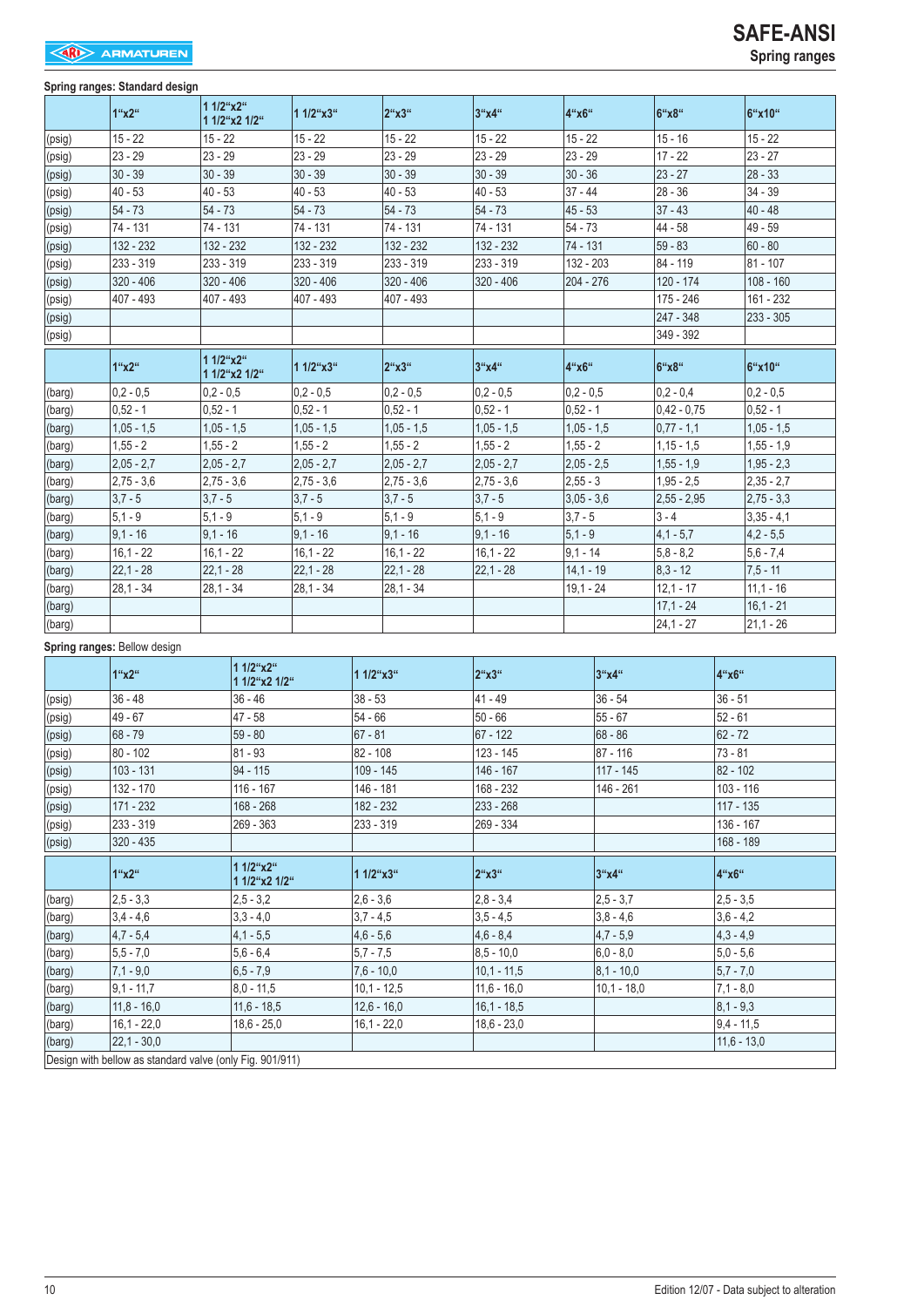|                                                                       | SAFE Fig. 900 |
|-----------------------------------------------------------------------|---------------|
|                                                                       | Fig. 901-912  |
| <b>ASME Code Section VIII-Division 1</b><br>(UV-stamp, NB-stamp) USA) |               |
| <b>Canada Registration - CRN</b><br>(only version with UV-stamp)      | ⋏             |
| VdTÜV (Germany)<br>(only version without UV-stamp)                    | х             |
| Pressure equipment directive PED 97/23/EG<br>Module H1, B+D           | Χ             |
|                                                                       |               |

**Seat tightness acc. to manufacturers standard better than API 527**

| Certified coefficient of discharge K | UV-/NB-stamp                  |                               |           |                                            |                    |       |       |        |
|--------------------------------------|-------------------------------|-------------------------------|-----------|--------------------------------------------|--------------------|-------|-------|--------|
| K                                    | 1"x2"                         | 1 $1/2$ "x2"<br>1 1/2"x2 1/2" | 1 1/2"x3" | $2^{\circ}x3^{\circ}$                      | 3''x4''            | 4"x6" | 6"x8" | 6"x10" |
| Steam / Gas                          |                               |                               |           | $<$ 30 psig: 0,769 / $\geq$ 30 psig: 0,817 |                    |       |       |        |
| Liquid                               | $> 15$ psig: 0,615<br>(Slope) |                               |           |                                            | $> 15$ psig: 0,545 |       |       |        |

**Certified coefficient of discharge Kdr VdTÜV (without UV-/NB-stamp)** (Values for D/G variable: 1" - 4" < 3,5 bar, 6" < 4,0 bar)

| Kdr         | 1"x2" | 1 1/2"x2"<br>1 1/2"x2 1/2" | $1/2$ "x3" | 2"x3" | 3''x4'' | 4"x6" | 6"x8" | 6"x10" |
|-------------|-------|----------------------------|------------|-------|---------|-------|-------|--------|
| Steam / Gas |       |                            | 0,74       |       |         |       |       | 0,70   |
| Liquid      |       | 0,54                       |            |       |         | 0,48  |       | 0,45   |

| Modules<br>File                   | Project Settings Help<br>ARI-Safety valves SAFE-ASME-Calculation |                                      | <b>CO ARMATUREN</b> |                  |        |                                |                                         |                                                 |                                                             |         |
|-----------------------------------|------------------------------------------------------------------|--------------------------------------|---------------------|------------------|--------|--------------------------------|-----------------------------------------|-------------------------------------------------|-------------------------------------------------------------|---------|
| Media selection                   |                                                                  |                                      |                     |                  | 凤      | Documents                      |                                         |                                                 |                                                             | (x)     |
| Condition                         | Vapour/gases                                                     |                                      |                     |                  | ۰      | PDF-output                     | <b>Drawing</b>                          |                                                 | CAD-symbol                                                  |         |
| Medium                            | Air (oil-free, drv)                                              |                                      |                     |                  | ٠      | Operating Instr.               | Data sheet                              |                                                 | Pressure-Temp                                               |         |
| Media data                        |                                                                  |                                      |                     |                  | 医      |                                |                                         |                                                 |                                                             |         |
| Temperature [T]<br>Molar mass [M] |                                                                  | 20.0<br>28.96                        | °C                  | kajkmol<br>٠     |        | Product data                   |                                         |                                                 |                                                             | 交       |
|                                   | Isentropic exponent [k]                                          | 1.402                                |                     |                  |        | <b>PROPERTY</b>                |                                         |                                                 | <b>INDICATION</b>                                           |         |
|                                   | Coefficient of compressibility [2]                               | 1.0                                  |                     |                  |        | Produktkey                     | 15101600110                             |                                                 |                                                             |         |
|                                   |                                                                  |                                      |                     |                  |        | Article code                   | 359010025AG1                            |                                                 |                                                             |         |
| Process data                      |                                                                  |                                      |                     |                  | (余)    | Type                           | ARI-SAFE-ANSI                           |                                                 |                                                             |         |
|                                   |                                                                  |                                      |                     |                  |        | Designation                    |                                         |                                                 | ANSI-Full lift/Standard safety valve with flanges - ASME    |         |
| Set pressure [p]                  |                                                                  | 2.0684<br>0.0                        |                     | bar(g)<br>٠      |        | Material                       | SA216WCB                                |                                                 |                                                             |         |
| Back pressure [pa]<br>Mass flow   |                                                                  |                                      |                     | bar(g)           |        | Pressure                       | ANST300                                 |                                                 |                                                             |         |
|                                   |                                                                  | $- 562.0$                            | kajh                |                  |        | Connection<br>Nominal diameter | flanged<br>$1^{\circ} \times 2^{\circ}$ |                                                 |                                                             |         |
|                                   |                                                                  |                                      |                     | <b>Calculate</b> |        | Feature1                       |                                         |                                                 | Design:closed bonnet/ closed lifting device Plug:metal disc |         |
|                                   |                                                                  |                                      |                     |                  |        | Feature2                       |                                         | Pressure range: 30 - 39 psig: 02,05 - 02,70 bar |                                                             |         |
| Product parameter                 |                                                                  |                                      |                     |                  | 闵      |                                |                                         |                                                 |                                                             |         |
| Material                          |                                                                  | SA216WCB                             |                     |                  | ٠      | TAG-No.                        |                                         |                                                 |                                                             |         |
| Nominal pressure                  |                                                                  | <b>ANSI300</b>                       |                     |                  | ٠      | Note                           |                                         |                                                 |                                                             |         |
| Figure                            |                                                                  | closed bonnet/ closed lifting device |                     |                  | ٠      |                                |                                         |                                                 |                                                             |         |
| Version                           |                                                                  | standard                             |                     |                  | ٠      |                                |                                         |                                                 |                                                             |         |
|                                   |                                                                  |                                      |                     |                  |        |                                |                                         |                                                 |                                                             |         |
|                                   |                                                                  |                                      |                     |                  |        |                                |                                         |                                                 |                                                             |         |
|                                   | Product data Calculated: 10                                      |                                      |                     |                  |        |                                |                                         |                                                 |                                                             |         |
| Figure                            | <b>NPS</b>                                                       | Class                                | API                 | d <sub>0</sub>   | A0     | AO-cal.                        | Kd                                      | Capacity                                        | Design                                                      | Version |
| 35.901-ANSI                       | $15x^2$                                                          | <b>ANSI300</b>                       | E(D)                | 22.5             | 398.0  | 245.844                        | 0.817                                   | 909.828                                         | closed bonnet/ standard                                     |         |
| 35.901-ANSI                       | $11/2' \times 2''$                                               | ANS1300                              | F                   | 29.0             | 661.0  | 245.844                        | 0.817                                   | 1511.045                                        | closed bonnet/ standard                                     |         |
| 35.901-ANSI                       | 1 1/2"×2 1/2"                                                    | ANS1300                              | G                   | 29.0             | 661.0  | 245.844                        | 0.817                                   | 1511.045                                        | closed bonnet/ standard                                     |         |
| 35.901-ANSI                       | $11/2^{\circ} \times 3^{\circ}$                                  | <b>ANSI300</b>                       | н                   | 36.0             | 1018.0 | 245.844                        | 0.817                                   | 2327.147                                        | closed bonnet/ standard                                     |         |
| 35.901-ANSI                       | $2^{n} \times 3^{n}$                                             | ANS1300                              | J(H)                | 45.0             | 1590.0 | 245.844                        | 0.817                                   | 3634.739                                        | closed bonnet/ standard                                     |         |

| MyValve - Calculator        |                                                                                                                                           |
|-----------------------------|-------------------------------------------------------------------------------------------------------------------------------------------|
| Contents:                   | Module ARI-Safety valves SAFE-ASME-Calcuation                                                                                             |
|                             | - Sizing (calculation of valve-size with given capacity)                                                                                  |
|                             | - Calculation acc. to ASME VIII, API520                                                                                                   |
| Media:                      | Integrated media-databank (more than 160 media) with conditions:                                                                          |
|                             | - Vapours / gases                                                                                                                         |
|                             | - Steam (saturated and superheated)                                                                                                       |
|                             | - Liquids                                                                                                                                 |
| <b>Special features:</b>    | - Project administration of the calculation and product data incl. spare part drawings concerning to project and tag number               |
|                             | - Direct output or calculation and product data in PDF format                                                                             |
|                             | - Product data could be taken for a direct order                                                                                          |
|                             | - SI- and ANSI-units with direct conversion to another databank                                                                           |
|                             | - Settings with over pressure or absolute pressure                                                                                        |
|                             | - All ARI safety valves are integrated in a databank                                                                                      |
|                             | - Direct access concerning to the product on data sheets, operating instructions, pressure-temperature-diagram and spare part<br>drawings |
|                             | - Operation in company networks possible (no complex installations on individually PC's necessary)                                        |
| <b>System Requirements:</b> | Windows operating systems, Linux, etc.                                                                                                    |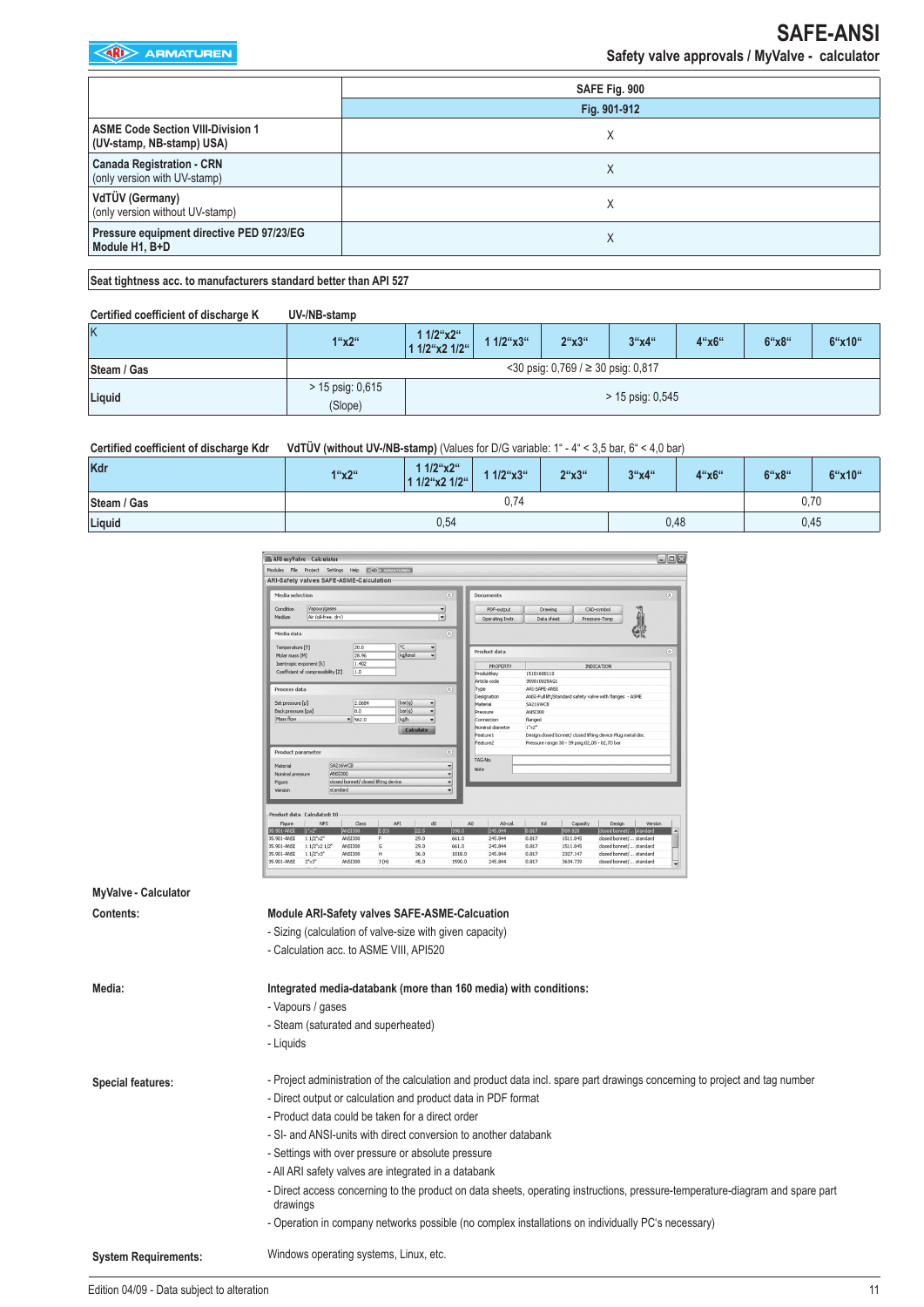### **Standard-flange dimensions Nominal diameter (inch) 1"x2" 1 1/2"x2" 1 1/2"x2 1/2" 1 1/2"x3" 2"x3" 3"x4" 4"x6" 4"x6" 6"x8" 6"x10" API-orifice letter (D) E (D) E F G H (H) J (K) L (L) M (N) P Q R ØD1 ANSI150** |(inch) |4,25 |5 |5 |5 |6 |7,5 |9 |11 |11 **ANSI300 (inch)** 4,88 6,12 6,12 6,12 6,5 8,25 10 12,5 12,5 **ØD2 ANSI150 (inch)** 6 6 7 7,5 7,5 9 11 13,5 16 **b1 ANSI150 (inch)** 0,69 0,81 0,81 0,81 0,88 1,12 1,25 1,44 1,44 **ANSI300 (inch)** 0,69 0,81 0,81 0,81 0,88 1,12 1,25 1,44 1,44 **b2 ANSI150 (inch)** 0,75 0,75 0,88 0,94 0,94 0,94 1 1,12 1,19 **Nominal diameter (inch) 1"x2" 1 1/2"x2" 1 1/2"x2 1/2" 1 1/2"x3" 2"x3" 3"x4" 4"x6" 4"x6" 6"x8" 6"x10" API-orifice letter (D) E (D) E F G H (H) J (K) L (L) M (N) P Q R ØD1 ANSI150 (mm)** 108 127 127 127 153 191 229 280 280 **ANSI300 (mm)** 124 156 156 156 165 210 254 318 318 **ØD2 ANSI150 (mm)** 153 153 178 191 191 229 280 343 407 **b1 ANSI150 |(mm)** |17,5 |20,6 |20,6 |20,6 |22,3 |28,6 |31,8 |36,5 |36,5 **ANSI300 |(mm)** |17,5 |20,6 |20,6 |20,6 |22,3 |28,6 |31,8 |36,5 |36,5 **b2 ANSI150 (mm)** 19,1 19,1 22,3 23,8 23,8 23,8 25,4 28,6 30,2

Flanges acc. to ASME / ANSI B16.5

#### **Standard-Flangeholes**

|                        | Nominal diameter | (inch) | 1"              | $11/2$ <sup>"</sup> | 2 <sup>ii</sup> | 2 1/2"          | 3 <sup>ii</sup> | 4 <sup>ii</sup>    | 16"             | 8 <sup>ii</sup> | 10 <sup>th</sup> |
|------------------------|------------------|--------|-----------------|---------------------|-----------------|-----------------|-----------------|--------------------|-----------------|-----------------|------------------|
| <b>ØK</b>              |                  | (inch) | 3,12            | 3,88                | 4,75            | 5,5             | 6               | 7,5                | 9,5             | 11,75           | 14,25            |
| $n \times \emptyset d$ | <b>ANSI150</b>   | (inch) | 4 x 0.62        | $4 \times 0.62$     | $4 \times 0.75$ | $4 \times 0.75$ | $4 \times 0.75$ | $ 8 \times 0.75$   | $8 \times 0.88$ | $8 \times 0.88$ | $12 \times 1$    |
| <b>ØK</b>              |                  | (inch) | 3,5             | 4,5                 | 5,0             |                 | 6,62            | 7,88               | 10,62           |                 |                  |
| $n \times \emptyset d$ | <b>ANSI300</b>   | (inch) | 4 x 0.75        | 4 x 0.88            | $8 \times 0.75$ | --              | 8 x 0.88        | $8 \times 0.88$    | 12 x 0.88       | --              |                  |
|                        |                  |        |                 |                     |                 |                 |                 |                    |                 |                 |                  |
|                        | Nominal diameter | (inch) | 1 <sup>ii</sup> | $11/2$ <sup>"</sup> | 2 <sup>ii</sup> | 2 1/2"          | 3 <sup>ii</sup> | $14$ <sup>ii</sup> | 6 <sup>ii</sup> | 8 <sup>ii</sup> | 10"              |
| <b>ØK</b>              |                  | (mm)   | 79              | 98                  | 120,5           | 140             | 152,5           | 190,5              | 241,5           | 298,5           | 362              |
| $\ln x$ Ød             | <b>ANSI150</b>   | (mm)   | $4 \times 16$   | $ 4 \times 16$      | 4 x 19          | 4 x 19          | $4 \times 19$   | 8 x 19             | 8 x 22          | 8 x 22          | 12 x 25          |
| <b>ØK</b>              | <b>ANSI300</b>   | (mm)   | 89              | 114,5               | 127             |                 | 168             | 200                | 270             |                 |                  |

#### **Pressure-temperature-ratings acc. to ANSI**

| <b>Material</b>             | Nominal pressure        |     | $-20^{\circ}$ F to 100°F           | 200°F          | $300^{\circ}$ F | $400^{\circ}$ F | $500^{\circ}$ F | $600^{\circ}$ F | $650^{\circ}$ F | 700°F           | 750°F           | 800°F |
|-----------------------------|-------------------------|-----|------------------------------------|----------------|-----------------|-----------------|-----------------|-----------------|-----------------|-----------------|-----------------|-------|
| SA216WCB                    | <b>ANSI150</b>          | psi | 285                                | 260            | 230             | 200             | 170             | 140             | 125             | 110             | 95              | 80    |
| SA216WCB                    | <b>ANSI300</b>          | psi | 740                                | 675            | 655             | 635             | 600             | 570             | 550             | 530             | 505             | 410   |
|                             |                         |     |                                    |                |                 |                 |                 |                 |                 |                 |                 |       |
|                             | <b>Nominal pressure</b> |     | $-29^{\circ}$ C to 38 $^{\circ}$ C | $93^{\circ}$ C | $149^{\circ}$ C | $204^{\circ}$ C | $260^{\circ}$ C | $315^{\circ}$ C | 343°C           | $371^{\circ}$ C | $399^{\circ}$ C | 427°C |
| <b>Material</b><br>SA216WCB | <b>ANSI150</b>          | bar | 19.6                               | 17.9           | 15.8            | 13,8            | 11.7            | 9.6             | 8,6             | 7.6             | 6,6             | 5,5   |

**Intermediate values for max. permissible operational pressures can be determined by linear interpolation of the given temperature / pressure chart.**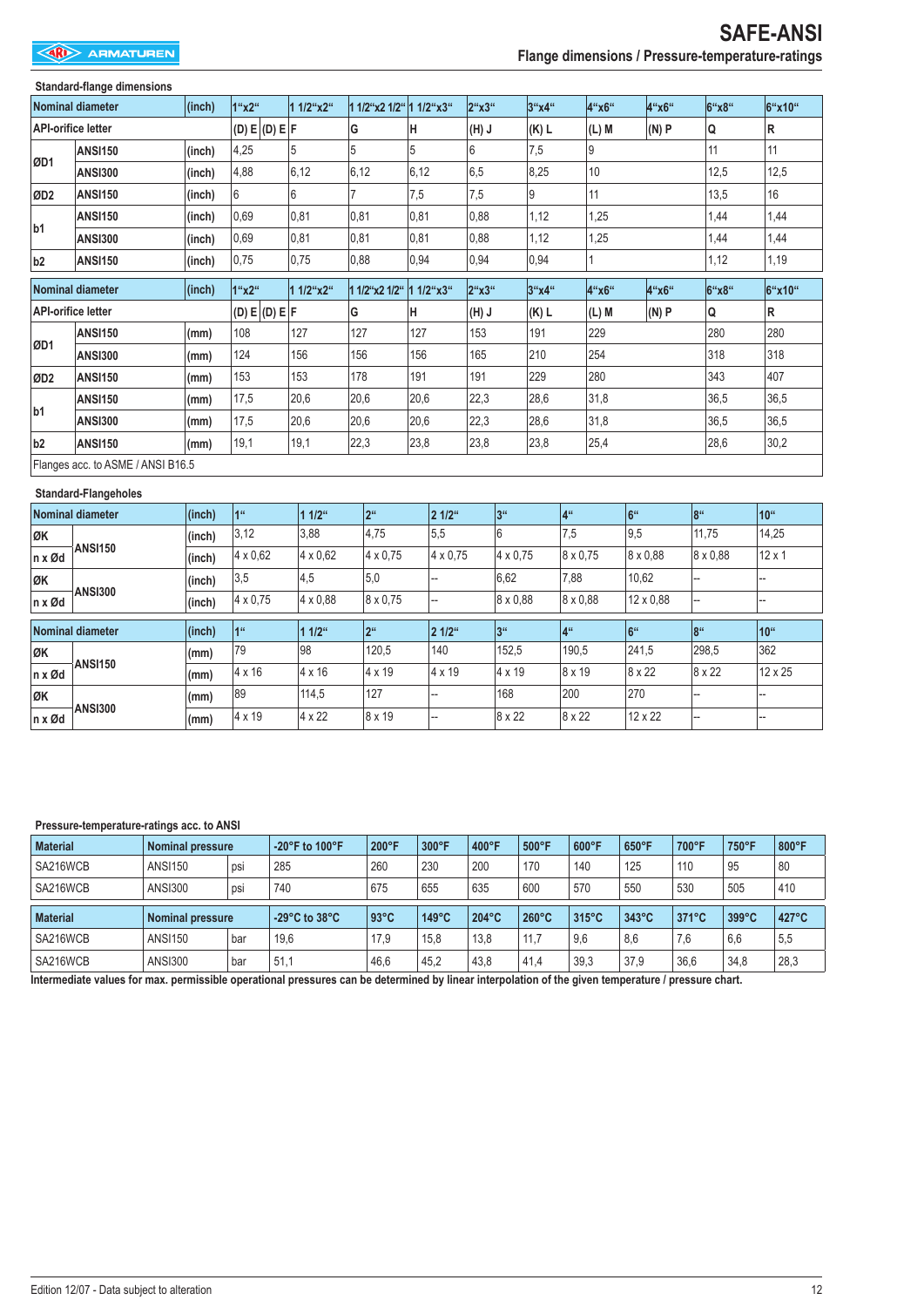

| Pos. | <b>Description</b>         |                                       |
|------|----------------------------|---------------------------------------|
| 43   | Bellow (optional)          | <b>FPDM</b>                           |
| 55   | Bellow unit (optional)     | SA 240 Gr. 316 Ti / SA 479 Gr. 316 Ti |
| 70   | Balanced piston (optional) | SA 240 Gr. 316 Ti                     |